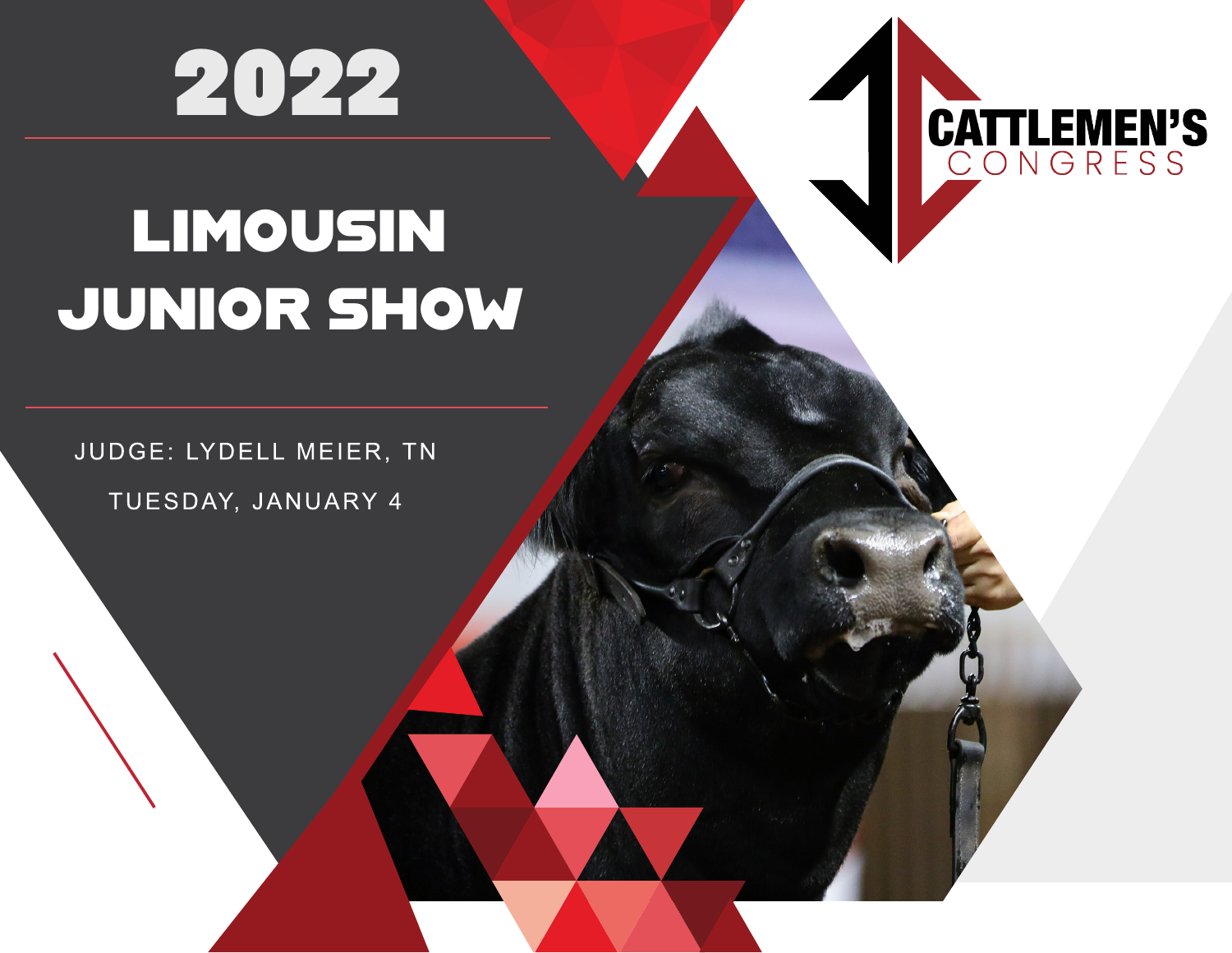| Class # $1$                  | <b>FEMALE</b>                               | <b>Division I Limousin</b>                       |            |                 |           |        |           |                |                            |           |           |            |                       |           |             |
|------------------------------|---------------------------------------------|--------------------------------------------------|------------|-----------------|-----------|--------|-----------|----------------|----------------------------|-----------|-----------|------------|-----------------------|-----------|-------------|
| <b>BDay</b><br>Entry #       | <b>Animal Name</b>                          | <b>Owner/City/State</b>                          | <b>CED</b> | <b>BW</b>       | <b>WW</b> | YW     | <b>MA</b> | <b>CEM</b>     | <b>EPD'S</b><br><b>DOC</b> | <b>SC</b> | <b>CW</b> | <b>REA</b> | YG                    | <b>MB</b> | \$MTI:      |
| 5/21/2021<br>7227            | <b>TASF JUST AS CLASSY 541J ET</b>          | CLAIRE KESSLER, CRAWFORDSVILLE, IN               | 7          | 2.3             | 69        | 100    | 23        | 3              | 10                         | 0.9       | 38        | 0.95       | $-0.34 -0.22$         |           | 45          |
|                              | - Homo Black (P-2) Double Polled TASF 541J  | TASF CROWN ROYAL 960C ET / TASF FOREVER CLASSY   |            | PERCENTAGE (82) |           |        |           |                |                            |           |           |            |                       |           |             |
| 5/10/2021<br>7229            | <b>SHHR TOO SWEET 357J</b>                  | <b>KARLEE FAVOR, MARSHFIELD, MO</b>              | 6          | 3.7             | 72        | 98     | 23        | 3              | $7^{\circ}$                | 0.8       | 24        |            | 1.18 -0.53 -0.39      |           | 42          |
| Double Black Double Polled   | SHHR 357J                                   | TASF CROWN ROYAL 960C ET / DSUL LITTLE TOO SWEET |            | PUREBRED (100)  |           |        |           |                |                            |           |           |            |                       |           |             |
| 5/5/2021<br>7230             | <b>RATLIFF JUST DANDY 195J ET</b>           | <b>ASHLEY SCHRAG, MOUNDRIDGE, KS</b>             | 11         | 1.6             | 67        | 102 17 |           | $7^{\circ}$    |                            | 14 1.0    | 28        |            | 0.54 -0.14 0.12 56    |           |             |
|                              | Homo Black (P-1) Double Polled TUBB 195J    | RLBH AIR FORCE ONE / RIVERSTONE EVER AFTER ET    |            | PERCENTAGE (81) |           |        |           |                |                            |           |           |            |                       |           |             |
| Class $# 2$                  | <b>FEMALE</b>                               | <b>Division I Limousin</b>                       |            |                 |           |        |           |                |                            |           |           |            |                       |           |             |
| <b>Entry#</b><br><b>BDay</b> | <b>Animal Name</b>                          | <b>Owner/City/State</b>                          | <b>CED</b> | BW              |           |        | MА        | <b>CEM</b>     | <b>EPD'S</b><br>DOC SC     |           | <b>CW</b> | <b>REA</b> | YG                    | <b>MB</b> | \$MTI       |
| 4/28/2021<br>7233            | <b>RATLIFF JACKPOT 140J ET</b>              | <b>KARLY MAYE HARRIS, LAWTON, OK</b>             | 11         | 1.8             | 64        | 92     | 21        | 6              | 9                          | 0.4       | 25        | 1.00       | $-0.38$ $-0.07$       |           | -50         |
| Double Black Double Polled   | <b>TUBB 140J</b>                            | TASF GUINESS 315G ET / FWLY PURPLE RIBBON        |            | PUREBRED (90)   |           |        |           |                |                            |           |           |            |                       |           |             |
| 4/28/2021<br>7234            | <b>LFL JENNY 1051 J</b>                     | <b>COLT PARKINSON, LEVELLAND, TX</b>             | 11         | $-1.3$ 51       |           | 71     | 9         | 5              | 10                         | 0.5       |           |            | 12  0.66  -0.26  0.26 |           | -57         |
|                              | Homo Black (P-3) Homo Polled (T) CWPC 1051J | LFL DELUXE EDITION 6029D ET / LFL DANDY 6095 D   |            | PERCENTAGE (82) |           |        |           |                |                            |           |           |            |                       |           |             |
|                              |                                             |                                                  |            |                 |           |        |           |                |                            |           |           |            |                       |           |             |
| 4/22/2021<br>7237            | <b>TASF JOYRIDE 526J</b>                    | <b>KOLE LEWIS, ANDERSON, MO</b>                  | 8          | 3.5             | 69        | 96     | 17        | 4              | 6                          | 1.0       | 22        |            | $0.51 - 0.18 - 0.05$  |           | - 50        |
|                              | Het Black (T) Homo Polled (T) TASF 526J     | TASF FORCE 290G 030D / TASF GENEVA 336G          |            | PERCENTAGE (78) |           |        |           |                |                            |           |           |            |                       |           |             |
| 4/6/2021<br>7242             | <b>COBN JESSIE'S GIRL 010J</b>              | <b>CORBIN ROBBINS, CHATTANOOGA, OK</b>           | 9          | 3.1             | 71        | 99     | 22        |                |                            | 12 0.4    | 28        |            | $0.98 - 0.35 - 0.09$  |           | - 51        |
|                              | Homo Black (P-2) Double Polled COBN 010J    | TASF CROWN ROYAL 960C ET / LFL FABRINA 8043F ET  |            | PUREBRED (89)   |           |        |           |                |                            |           |           |            |                       |           |             |
| Class $# 3$                  | <b>FEMALE</b>                               | <b>Division   Limousin</b>                       |            |                 |           |        |           |                | <b>EPD'S</b>               |           |           |            |                       |           |             |
| <b>BDay</b><br><b>Entry#</b> | <b>Animal Name</b>                          | <b>Owner/City/State</b>                          | <b>CED</b> | <b>BW</b>       |           | YW     | МA        | СЕМ            | <b>DOC</b>                 | <b>SC</b> | <b>CW</b> | <b>REA</b> | YG                    | MВ        | <b>SMTI</b> |
| 3/28/2021<br>7246            | <b>RATLIFF JUST ONE 138J ET</b>             | TYRA MEYER, SYLVAN GROVE, KS                     | 11         | 1.8             | 64        | 92     | 21        | 6              | 9                          | 0.4       | 25        | 1.00       | $-0.38 - 0.07$        |           | 50          |
| Double Black Double Polled   | <b>TUBB 138J</b>                            | TASF GUINESS 315G ET / FWLY PURPLE RIBBON        |            | PUREBRED (90)   |           |        |           |                |                            |           |           |            |                       |           |             |
| 3/19/2021<br>7248            | <b>SKLS 276J</b>                            | <b>MAKENNA HOPPA, FREMONT, MI</b>                | 5          | 4.7             | 77        | 105    | 19        | 3              | 8                          | 0.8       | 27        |            |                       |           | - 45        |
|                              | Double Black Homo Polled (P-1) SKLS 276J    | TASF CROWN ROYAL 960C ET / TMCK QUEEN 878X       |            | PUREBRED (100)  |           |        |           |                |                            |           |           |            |                       |           |             |
| 3/8/2021<br>7250             | TASF JET SET 505J ET                        | <b>KARLEE FAVOR, MARSHFIELD, MO</b>              | 5          | 3.0             | 78        | 116    | 23        | $\overline{2}$ | 10 <sup>1</sup>            | 0.9       | 46        |            | $0.96 -0.34 -0.13$    |           | - 52        |
|                              | Homo Black (P-2) Double Polled TASF 505J    | TASF CROWN ROYAL 960C ET / TASF FOREVER CLASSY   |            | PERCENTAGE (82) |           |        |           |                |                            |           |           |            |                       |           |             |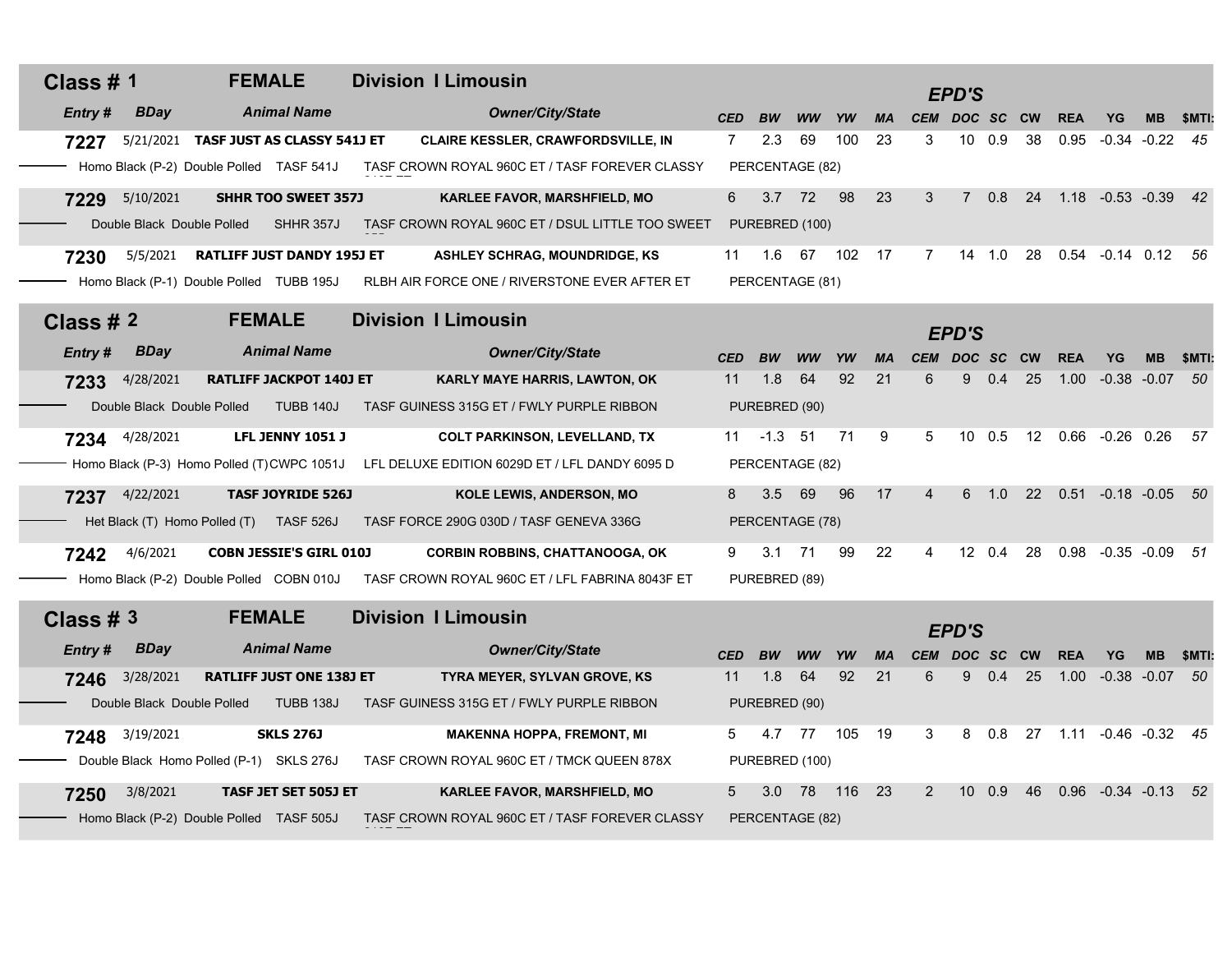| Class # $4$                                 | <b>FEMALE</b>                            | <b>Division I Limousin</b>                   |            |               |                 |     |           |                | <b>EPD'S</b> |           |           |            |                |           |       |
|---------------------------------------------|------------------------------------------|----------------------------------------------|------------|---------------|-----------------|-----|-----------|----------------|--------------|-----------|-----------|------------|----------------|-----------|-------|
| <b>BDay</b><br>Entry#                       | <b>Animal Name</b>                       | <b>Owner/City/State</b>                      | <b>CED</b> | <b>BW</b>     | <b>WW</b>       | YW  | <b>MA</b> | <b>CEM</b>     | <b>DOC</b>   | <b>SC</b> | <b>CW</b> | <b>REA</b> | YG             | <b>MB</b> | \$MTI |
| 2/23/2021<br>7259                           | <b>SC JULIET 471J</b>                    | <b>JACK CUTTER SULLIVAN, GROVETON, TX</b>    | 8          | 1.1           | 62              | 75  | 23        | 5              | 12           | 0.6       | 17        | 0.92       | -0.47          | $-0.36$   | -39   |
| Double Black Polled                         | <b>RJSC 471J</b>                         | TASF CROWN ROYAL 960C ET / SCRN CLAIRE 125C  |            |               | PUREBRED (100)  |     |           |                |              |           |           |            |                |           |       |
| 2/12/2021<br>7262                           | <b>BNTL JAVA</b>                         | <b>BENTLEY LONDON, COLLINSVILLE, TX</b>      | 9          | 1.4           | 68              | 102 | 25        | 5              | 11           | 0.8       | 27        | 0.80       | $-0.27$        | 0.00      | 53    |
| Homo Black (P-3) Horned                     | <b>BNTL 433J</b>                         | AUTO BLACK COFFEE 512A / MAGS BEACH COMBER   |            |               | PERCENTAGE (81) |     |           |                |              |           |           |            |                |           |       |
| 2/3/2021<br>7263                            | TASF JYNX 491J ET                        | <b>ALISTON MCCARLEY, GIRARD, KS</b>          | 4          | 4.5           | 77              | 110 | 21        |                | 9            | 0.8       | 50        | 1.06       | $-0.35 -0.20$  |           | 49    |
| Homo Black (P-3) Het Polled (T)             | TASF 491J                                | TASF CROWN ROYAL 960C ET / TASF DIGNITY 035D |            | PUREBRED (90) |                 |     |           |                |              |           |           |            |                |           |       |
|                                             |                                          |                                              |            |               |                 |     |           |                |              |           |           |            |                |           |       |
|                                             | <b>FEMALE</b>                            | <b>Division   Limousin</b>                   |            |               |                 |     |           |                |              |           |           |            |                |           |       |
| Class # $5$                                 |                                          |                                              |            |               |                 |     |           |                | <b>EPD'S</b> |           |           |            |                |           |       |
| <b>BDay</b><br><b>Entry#</b>                | <b>Animal Name</b>                       | <b>Owner/City/State</b>                      | <b>CED</b> | <b>BW</b>     | <b>WW</b>       | YW  | <b>MA</b> | <b>CEM</b>     | <b>DOC</b>   | <b>SC</b> | <b>CW</b> | <b>REA</b> | YG             | <b>MB</b> | \$MTI |
| 1/31/2021<br>7265                           | <b>KVLN 1176J ET</b>                     | <b>CARRINA SCHMALSHOF, AVON, IL</b>          | 6          | 4.2           | 92              | 144 | 23        | 3              | 18           | 1.8       | 55        | 1.45       | $-0.40 -0.08$  |           | 58    |
| Homo Black (P-2) Homo Polled (T) KVLN 1176J |                                          | CELL ENVISION 7023E / MAGS WALKIN            |            |               | PERCENTAGE (81) |     |           |                |              |           |           |            |                |           |       |
| 1/7/2021<br>7297                            | <b>SEEE JINNY</b>                        | KARLEE FAVOR, MARSHFIELD, MO                 | 11         | 1.3           | 67              | 97  | 18        |                | 15           | 0.6       | 28        | 0.92       | $-0.38 - 0.15$ |           | -48   |
|                                             | Double Black Homo Polled (P-1) SEEE 201J | FWLY PURPLE HAZE / MAGS UAHUKA               |            | PUREBRED (90) |                 |     |           |                |              |           |           |            |                |           |       |
| 1/1/2021<br>7275                            | <b>VL JEWEL 151J ET</b>                  | PAIGE BAIER, GRISWOLD, IA                    | 9          | 2.4           | 85              | 134 | 18        | $\overline{4}$ | 16           | 1.3       | 45        | 1.07       | $-0.35$ 0.04   |           | 60    |

# **Division I Limousin Champion\_\_\_\_\_\_\_\_\_\_\_\_\_\_\_\_\_\_\_\_\_\_\_\_\_\_\_\_\_\_\_\_\_\_\_\_\_\_\_\_\_\_\_**

## **Division I Limousin Reserve Champion\_\_\_\_\_\_\_\_\_\_\_\_\_\_\_\_\_\_\_\_\_\_\_\_\_\_\_\_\_\_\_\_\_\_\_**

| Class # $6$                  | <b>FEMALE</b>                          | <b>Division II Limousin</b>                              |            |           |                |    |                      | <b>EPD'S</b> |  |                                 |          |  |
|------------------------------|----------------------------------------|----------------------------------------------------------|------------|-----------|----------------|----|----------------------|--------------|--|---------------------------------|----------|--|
| <b>BDay</b><br>Entry#        | <b>Animal Name</b>                     | <b>Owner/City/State</b>                                  | <b>CED</b> | <b>BW</b> | <b>WW</b>      | YW | MA CEM DOC SC CW REA |              |  | YG.                             | MB SMTI: |  |
|                              | 7277 11/16/2020 RATLIFF PURPLE HARMONY | <b>MCKENNA RICHARDSON, EUREKA, KS</b>                    |            |           | 9 2.4 68 94 22 |    |                      |              |  | 5 10 0.6 32 1.06 -0.37 -0.08 50 |          |  |
| Het Black (T) Het Polled (T) |                                        | TUBB 0101H TASF CROWN ROYAL 960C ET / FWLY PURPLE RIBBON |            |           | PUREBRED (90)  |    |                      |              |  |                                 |          |  |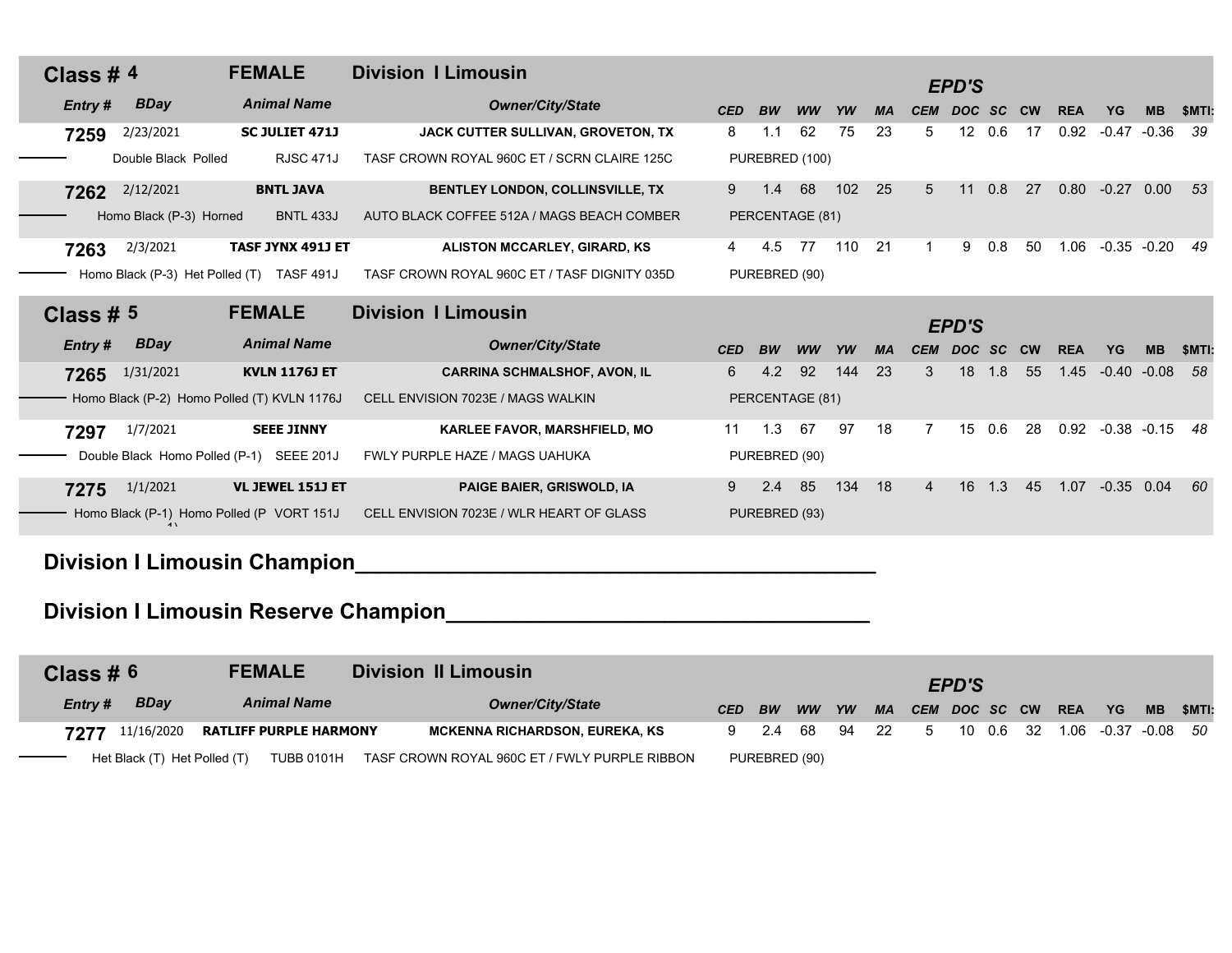| Class # $7$                               | <b>FEMALE</b>             | <b>Division II Limousin</b>                                     |            |                |           |                  |           |                | <b>EPD'S</b>    |     |           |            |                  |           |              |
|-------------------------------------------|---------------------------|-----------------------------------------------------------------|------------|----------------|-----------|------------------|-----------|----------------|-----------------|-----|-----------|------------|------------------|-----------|--------------|
| <b>BDay</b><br>Entry #                    | <b>Animal Name</b>        | <b>Owner/City/State</b>                                         | <b>CED</b> | BW             | <b>WW</b> | YW               | <b>MA</b> | <b>CEM</b>     | DOC SC          |     | <b>CW</b> | <b>REA</b> | YG.              | <b>MB</b> | <b>SMTI:</b> |
| 10/29/2020<br>7279                        | <b>AUTO HOPE ET</b>       | <b>JACEY SMITH, DECATUR, AR</b>                                 | 9          | 2.4            | 72        | 100 <sub>1</sub> | - 24      | 5 <sup>5</sup> | 10 <sup>°</sup> | 1.1 | 36        | 1.06       | $-0.36 - 0.17$   |           | -48          |
| Homo Black (P-1) Het Polled (T) AUTO 402H |                           | TASF CROWN ROYAL 960C ET / AUTO LUCKY CLOVER 469E PUREBRED (87) |            |                |           |                  |           |                |                 |     |           |            |                  |           |              |
| 10/11/2020<br>7280                        | <b>SHSK HEIDI 213H ET</b> | <b>SAGE HANRAHAN, OKARCHE, OK</b>                               | 5          | 4.3            | -80       | 111              | 28        | 2              | $\overline{7}$  | 0.7 | 32        | 1.06       | $-0.45 -0.26$ 48 |           |              |
| Double Black Homo Polled (P-1)            | SHSK 213H                 | TASF CROWN ROYAL 960C ET / WLR PRADA                            |            | PUREBRED (93)  |           |                  |           |                |                 |     |           |            |                  |           |              |
| 10/5/2020<br>7281                         | <b>PRF HB HAYVEN</b>      | TY J FREED, FAIRBURY, IL                                        | 11         | 1.6            | 68        | 102 <sub>2</sub> | 19        | 5              | 12 <sup>2</sup> | 0.8 | 24        | 0.84       | $-0.36 - 0.26$   |           | 44           |
| Double Black Double Polled                | MRHF 703H                 | DHVO DEUCE 132R / HB MAKIN PROGRESS 703E                        |            | PUREBRED (100) |           |                  |           |                |                 |     |           |            |                  |           |              |

## **Division II Limousin Champion\_\_\_\_\_\_\_\_\_\_\_\_\_\_\_\_\_\_\_\_\_\_\_\_\_\_\_\_\_\_\_\_\_\_\_\_\_\_\_\_\_\_\_**

# **Division II Limousin Reserve Champion\_\_\_\_\_\_\_\_\_\_\_\_\_\_\_\_\_\_\_\_\_\_\_\_\_\_\_\_\_\_\_\_\_\_\_**

| Class # $8$                  | <b>FEMALE</b>                              | <b>Division III Limousin</b>               |                   |           |                 |     |           |                | <b>EPD'S</b>               |           |           |            |                |           |        |
|------------------------------|--------------------------------------------|--------------------------------------------|-------------------|-----------|-----------------|-----|-----------|----------------|----------------------------|-----------|-----------|------------|----------------|-----------|--------|
| <b>BDay</b><br><b>Entry#</b> | <b>Animal Name</b>                         | <b>Owner/City/State</b>                    | <b>CED</b>        | <b>BW</b> | <b>WW</b>       | YW  | МA        | <b>CEM</b>     | <b>DOC</b>                 | <b>SC</b> | <b>CW</b> | <b>REA</b> | <b>YG</b>      | <b>MB</b> | \$MTI: |
| 6/5/2020<br>7291             | <b>TASF HERSHEY 425H</b>                   | SIDDALEE PORTWOOD, VERSAILLES, KY          | 9                 | 3.3       | 66              | 90  | 25        | 5              | 9                          |           | 30        | 0.90       | $-0.30 -0.35$  |           | -40    |
|                              | Homo Black (T) Homo Polled (T) TASF 425H   | TASF CROWN ROYAL 960C ET / TASF EMMA 106E  |                   |           | PERCENTAGE (78) |     |           |                |                            |           |           |            |                |           |        |
| 6/4/2020<br>7369             | <b>COBN HENNESSY 022H</b>                  | <b>COLTON BARTON, JARRELL, TX</b>          |                   | 4.6       | 77              | 113 | 23        | $\overline{4}$ | 10 <sup>°</sup>            | 0.7       | 38        | 0.95       | $-0.28 - 0.07$ |           | -53    |
|                              | Homo Black (P-2) Double Polled COBN 022H   | TASF CROWN ROYAL 960C ET / LFL ESTER 7015E |                   |           | PERCENTAGE (77) |     |           |                |                            |           |           |            |                |           |        |
| 6/2/2020<br>7292             | PEHL CLEMENTINE 280H                       | ELIZA TRUEL, SKIATOOK, OK                  | 9                 | 2.1       | 60              | 86  | 19        | 6              | 10                         |           | 30        | 0.77       | $-0.30 -0.14$  |           | -46    |
|                              |                                            |                                            |                   |           |                 |     |           |                |                            |           |           |            |                |           |        |
| Double Black Double Polled   | PEHL 280H                                  | PEHL 1002E / PEHL 4028F ET                 |                   |           | PERCENTAGE (81) |     |           |                |                            |           |           |            |                |           |        |
| Class # $9$                  | <b>FEMALE</b>                              | <b>Division III Limousin</b>               |                   |           |                 |     |           |                |                            |           |           |            |                |           |        |
| <b>BDay</b><br><b>Entry#</b> | <b>Animal Name</b>                         | <b>Owner/City/State</b>                    | <b>CED</b>        | <b>BW</b> | <b>WW</b>       | YW  | <b>MA</b> | <b>CEM</b>     | <b>EPD'S</b><br><b>DOC</b> | <b>SC</b> | <b>CW</b> | <b>REA</b> | <b>YG</b>      | <b>MB</b> | \$MTI: |
| 5/18/2020<br>7293            | LFL HAILEE JO 0093H ET                     | <b>COLT PARKINSON, LEVELLAND, TX</b>       | 15                | $-0.1$    | 54              | 80  | 20        | 8              | 14                         | 0.3       | 10        | 0.54       | $-0.26$ 0.01   |           | 49     |
|                              | Homo Black (P-3) Het Polled (T) BLAW 0093H | LFL DIVIDEND 6084D ET / ALMA JO DHVO 723R  |                   |           | PERCENTAGE (83) |     |           |                |                            |           |           |            |                |           |        |
| 5/2/2020<br>7296             | <b>CHHF HOLLY 07H</b>                      | <b>BEAU PEINE, HASTINGS, MN</b>            | $12 \overline{ }$ | 0.5       | 66              | 102 | 19        | $\overline{7}$ | 14                         | 0.8       | 31        | 0.74       | $-0.32$ 0.01   |           | 53     |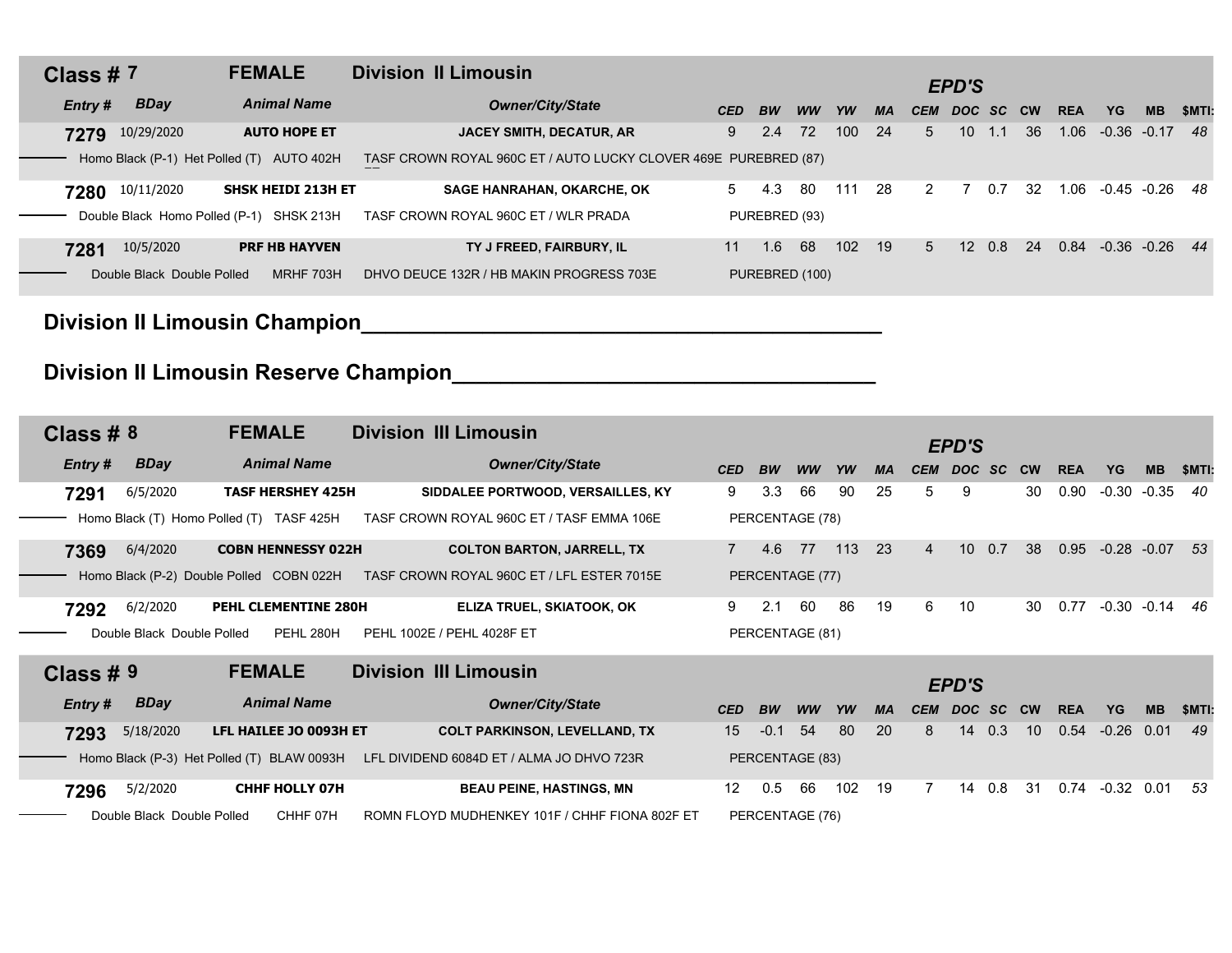**Division III Limousin Reserve Champion\_\_\_\_\_\_\_\_\_\_\_\_\_\_\_\_\_\_\_\_\_\_\_\_\_\_\_\_\_\_\_\_\_\_\_**

| Class $\#$ 10 |             | <b>FEMALE</b>                             | <b>Division IV Limousin</b>                   |            |           |                 |     |           |                | <b>EPD'S</b>   |        |    |            |                         |           |       |
|---------------|-------------|-------------------------------------------|-----------------------------------------------|------------|-----------|-----------------|-----|-----------|----------------|----------------|--------|----|------------|-------------------------|-----------|-------|
| Entry#        | <b>BDay</b> | <b>Animal Name</b>                        | <b>Owner/City/State</b>                       | <b>CED</b> | <b>BW</b> | <b>WW</b>       | YW  | <b>MA</b> | <b>CEM</b>     | DOC SC CW      |        |    | <b>REA</b> | <b>YG</b>               | <b>MB</b> | SMTI: |
| 7299          | 4/4/2020    | <b>TASF HALSEY 396H ET</b>                | <b>TRENTON EDWARDS, WRIGHT CITY, MO</b>       | 8          |           | 1.8 73          | 106 | 22        | 5 <sup>5</sup> | 3 <sup>1</sup> | 0.7    | 32 |            | $0.59 - 0.26 - 0.17$    |           | - 48  |
|               |             | Het Black (T) Homo Polled (P-1) TASF 396H | MAGS FIRESTONE 218F / MAGS WASSAIL            |            |           | PERCENTAGE (78) |     |           |                |                |        |    |            |                         |           |       |
| 7300          | 4/1/2020    | <b>DL HOSANNA 526H ET</b>                 | <b>KYLEE GASTON, EASTLAND, TX</b>             | 6.         |           | 4.3 73          | 100 | 27        | 2              |                | 10 0.9 | 29 |            | $1.11 - 0.41 - 0.36$ 42 |           |       |
|               |             | Homo Black (P-1) Double Polled AADC 526H  | TASF CROWN ROYAL 960C ET / RIVERSTONE CHARMED |            |           | PUREBRED (100)  |     |           |                |                |        |    |            |                         |           |       |

#### **Division IV Limousin Champion\_\_\_\_\_\_\_\_\_\_\_\_\_\_\_\_\_\_\_\_\_\_\_\_\_\_\_\_\_\_\_\_\_\_\_\_\_\_\_\_\_\_\_**

**Division IV Limousin Reserve Champion\_\_\_\_\_\_\_\_\_\_\_\_\_\_\_\_\_\_\_\_\_\_\_\_\_\_\_\_\_\_\_\_\_\_\_**

**Grand Champion Limousin Female \_\_\_\_\_\_\_\_\_\_\_\_\_\_\_\_\_\_\_\_\_\_\_\_\_\_\_\_\_\_\_\_\_\_\_**

**Reserve Champion Limousin Female\_\_\_\_\_\_\_\_\_\_\_\_\_\_\_\_\_\_\_\_\_\_\_\_\_\_\_\_**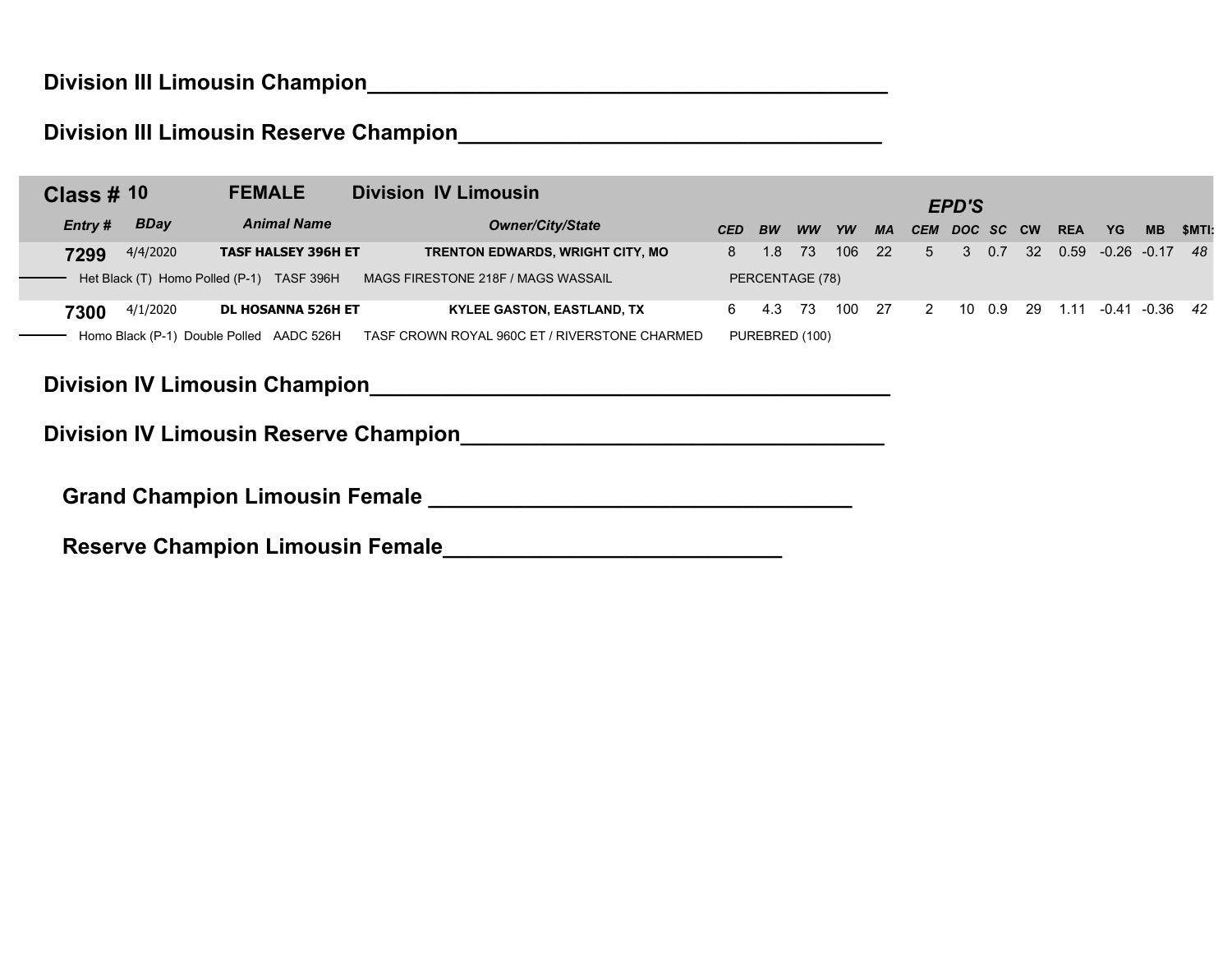| <b>Class # 11</b>            | <b>FEMALE</b>                             | <b>Division I Lim-Flex</b>                                       |                 |                |           |        |           |                | <b>EPD'S</b>     |           |           |            |                         |           |              |
|------------------------------|-------------------------------------------|------------------------------------------------------------------|-----------------|----------------|-----------|--------|-----------|----------------|------------------|-----------|-----------|------------|-------------------------|-----------|--------------|
| <b>BDay</b><br>Entry #       | <b>Animal Name</b>                        | <b>Owner/City/State</b>                                          | <b>CED</b>      | <b>BW</b>      | <b>WW</b> | YW     | <b>MA</b> |                | CEM DOC SC       |           | <b>CW</b> | <b>REA</b> | YG                      | <b>MB</b> | <b>SMTI:</b> |
| 6/8/2021<br>7304             | <b>ATNF UNDYING LOVE 151J</b>             | <b>SAGE HANRAHAN, OKARCHE, OK</b>                                | $\overline{7}$  | 3.7            | 78        | 112    | 24        | 2              | 6                | 0.8       | 30        | 0.88       | $-0.32 -0.14$           |           | 51           |
|                              | Homo Black (P-2) Homo Polled (P ATNF 151J | TASF CROWN ROYAL 960C ET / JCL CANDY GIRL LNLM                   |                 | $LIM-FLEX(75)$ |           |        |           |                |                  |           |           |            |                         |           |              |
| <b>Class # 12</b>            | <b>FEMALE</b>                             | <b>Division I Lim-Flex</b>                                       |                 |                |           |        |           |                | <b>EPD'S</b>     |           |           |            |                         |           |              |
| <b>BDay</b><br><b>Entry#</b> | <b>Animal Name</b>                        | <b>Owner/City/State</b>                                          | <b>CED</b>      | <b>BW</b>      | <b>WW</b> | YW     | МA        |                | CEM DOC SC       |           | <b>CW</b> | <b>REA</b> | YG                      | <b>MB</b> | <b>SMTI:</b> |
| 5/23/2021<br>7306            | <b>JGOC MISS FIONA</b>                    | <b>BRYALE JOHNSON, CLINTON, OK</b>                               | 12              | 1.6            | 65        | 98     | 20        | 6              | 13               | 0.6       | 22        | 0.60       | $-0.28$                 | 0.11      | 56           |
|                              | Double Black Homo Polled (P-1) JGOC 151J  | ROMN FLOYD MUDHENKEY 101F / SCHILLING'S FELICIA ET LIM-FLEX (66) |                 |                |           |        |           |                |                  |           |           |            |                         |           |              |
| 5/2/2021<br>7231             | <b>SHSK DREW BARRYMORE ET</b>             | <b>KENDAL SPRIGGS, AFTON, OK</b>                                 | 5               | 2.5            | - 76      | 114    | 22        | 3              | 10               |           | 32        |            | $0.35 -0.10$ 0.26       |           | 63           |
|                              | Double Black Homo Polled (T) SHSK 109J    | CONLEY EXPRESS 7211 / WLR PRADA                                  |                 | LIM-FLEX (43)  |           |        |           |                |                  |           |           |            |                         |           |              |
| 5/2/2021<br>7309             | <b>FBFL TBHF JOLENE 853J</b>              | TAYLOR HOLLOWAY, FORT WHITE, FL                                  |                 | 11  1.7  63    |           | 98     | 22        |                | 14               | 0.9       | 30        |            | $0.44 -0.12$ 0.10       |           | -54          |
| Homo Black (P-3) Scurred     | HWCB 853J                                 | ELCX REMINGTON 270Z / ELCX FULL LADY 853F ET                     |                 | LIM-FLEX (64)  |           |        |           |                |                  |           |           |            |                         |           |              |
| 5/2/2021<br>7310             | <b>MIAD JAYDE</b>                         | <b>MIA DOBSON, FAYETTE, MO</b>                                   | 9               | $2.0\quad 67$  |           | 99     | 18        | $\overline{4}$ |                  | 11 0.6    | 27        |            | $0.68 - 0.21 0.10$      |           | 56           |
| Double Black Double Polled   | <b>MIAD 432J</b>                          | WLR FULL HOUSE ET / WLR DEMI                                     |                 | LIM-FLEX (56)  |           |        |           |                |                  |           |           |            |                         |           |              |
| <b>Class # 13</b>            | <b>FEMALE</b>                             | <b>Division I Lim-Flex</b>                                       |                 |                |           |        |           |                |                  |           |           |            |                         |           |              |
|                              |                                           |                                                                  |                 |                |           |        |           |                | <b>EPD'S</b>     |           |           |            |                         |           |              |
| <b>BDay</b><br>Entry#        | <b>Animal Name</b>                        | <b>Owner/City/State</b>                                          | <b>CED</b>      | <b>BW</b>      | WW        | YW     | МA        |                | CEM DOC SC       |           | <b>CW</b> | <b>REA</b> | YG                      | <b>MB</b> | \$MTI:       |
| 4/28/2021<br>7232            | <b>LAFO JACKIE</b>                        | JETT LEE SMITH, CHELSEA, OK                                      | 10              | 1.1            | 64        | 101    | 18        | 6              | 9                |           | 34        | 0.56       | $-0.07$ 0.25            |           | 59           |
| <b>Black Double Polled</b>   | <b>LAFO 428J</b>                          | 3F INSIGHT 651 / LAFO RED RUBY                                   |                 | LIM-FLEX (35)  |           |        |           |                |                  |           |           |            |                         |           |              |
| 4/27/2021<br>7235            | <b>SHSK REGINA GEORGE ET</b>              | ELIZA TRUEL, SKIATOOK, OK                                        | 5               | 2.5 76         |           | 114    | 22        | 3              | 10               |           | 32        |            | $0.35 -0.10$ 0.26       |           | 63           |
|                              | Double Black Homo Polled (T) SHSK 108J    | CONLEY EXPRESS 7211 / WLR PRADA                                  |                 | LIM-FLEX (43)  |           |        |           |                |                  |           |           |            |                         |           |              |
| 4/24/2021<br>7312            | <b>TAYE J-LO 802J</b>                     | <b>TAYHLOR R ELMORE, HOMINY, OK</b>                              |                 | 13 -0.1 54     |           | 78     | 15        | 7              | 12 <sup>12</sup> | 0.3       | 22        |            | $0.64 -0.20 0.16$       |           | -54          |
|                              | Double Black Homo Polled (P-3) TAYE 802J  | L7 CALVADOS 5035C / TAYE FERGIE 802F                             |                 | $LIM-FLEX(61)$ |           |        |           |                |                  |           |           |            |                         |           |              |
| 4/18/2021<br>7313            | <b>LAFO JAZZY</b>                         | ALYSON DILLINGHAM, PORTER, OK                                    | 10 <sup>°</sup> | 1.3 65         |           | 102 15 |           | 6              |                  | $9 \t1.0$ | 30        |            | $0.66 - 0.16 0.10$      |           | 55           |
| <b>Black Double Polled</b>   | LAFO 418J                                 | 3F INSIGHT 651 / LAFO SHEZ NAUGHTY 408U                          |                 | $LIM-FLEX(50)$ |           |        |           |                |                  |           |           |            |                         |           |              |
| 4/16/2021<br>7314            | <b>RICHARDSON'S JAZZINESS</b>             | <b>MCKENNA RICHARDSON, EUREKA, KS</b>                            | 9               | 2.2            | 66        | 89     | 25        | 4              | 7                |           | 16        |            | $0.77 - 0.33 - 0.14$ 47 |           |              |
|                              | Homo Black (P-3) Double Polled MKNA 101J  | TASF GUINESS 315G ET / MRRC FOXY 815F ET                         |                 | LIM-FLEX (75)  |           |        |           |                |                  |           |           |            |                         |           |              |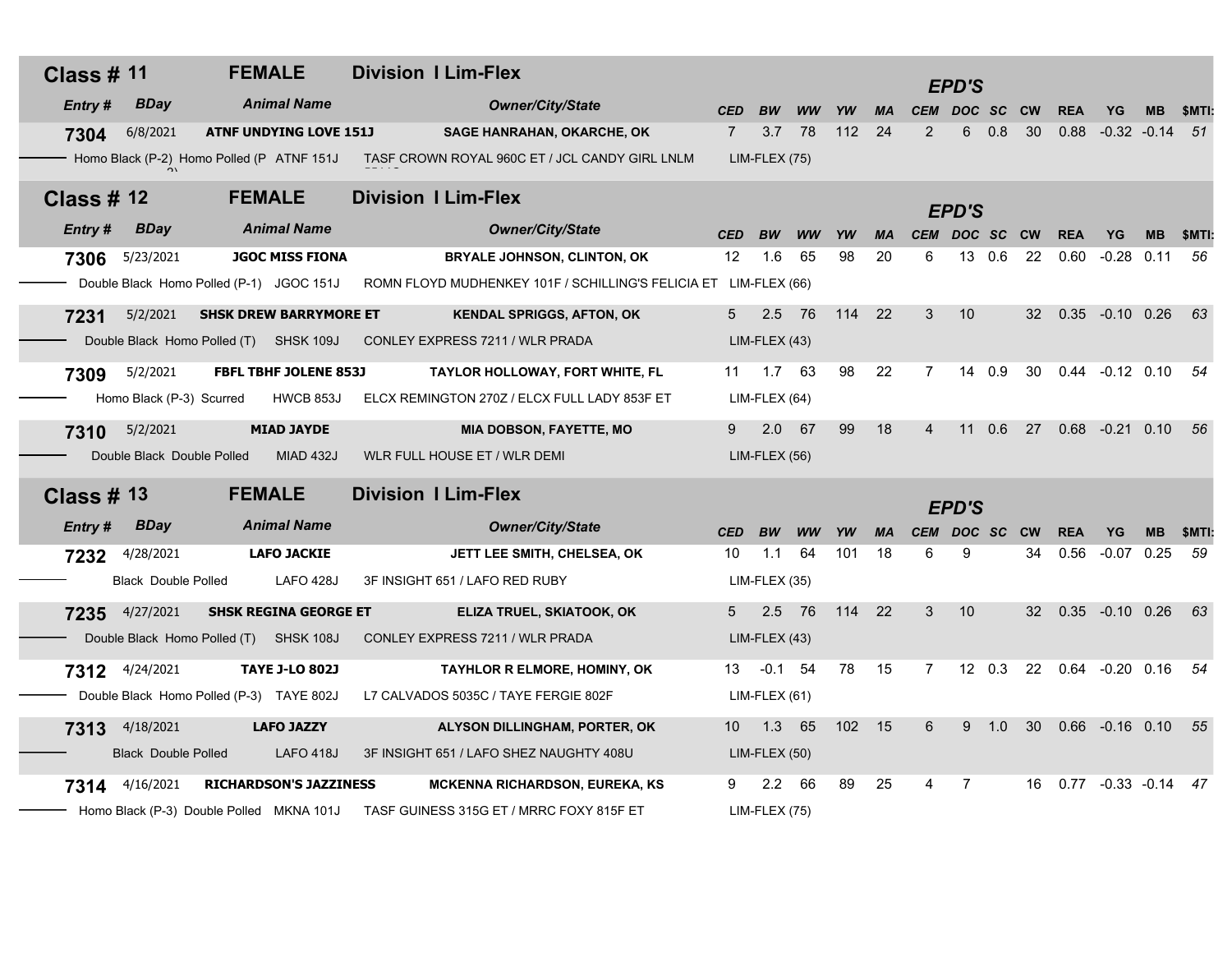| <b>Class # 14</b> |                            | <b>FEMALE</b>                              | <b>Division I Lim-Flex</b>                                     |            |                |           |                  |           |                | <b>EPD'S</b>    |        |                 |            |                                     |           |        |
|-------------------|----------------------------|--------------------------------------------|----------------------------------------------------------------|------------|----------------|-----------|------------------|-----------|----------------|-----------------|--------|-----------------|------------|-------------------------------------|-----------|--------|
| <b>Entry#</b>     | <b>BDay</b>                | <b>Animal Name</b>                         | <b>Owner/City/State</b>                                        | <b>CED</b> | <b>BW</b>      | <b>WW</b> | YW               | МA        | <b>CEM</b>     | DOC SC          |        | <b>CW</b>       | <b>REA</b> | YG                                  | <b>MB</b> | \$MTI  |
| 7315              | 4/10/2021                  | <b>RATLIFF JAIL BREAK 137J ET</b>          | <b>MAKAYLA JO MASSEY, LONDON, KY</b>                           | 10         | 1.8            | 59        | 88               | 19        | 5              | 10              | 1.0    | 14              |            | $0.36 -0.09 0.09$                   |           | -52    |
|                   |                            | Homo Black (P-1) Double Polled TUBB 137J   | SILVEIRAS STYLE 9303 / RIVERSTONE CHARMED                      |            | LIM-FLEX (50)  |           |                  |           |                |                 |        |                 |            |                                     |           |        |
| 7316              | 4/10/2021                  | <b>BRLU JEWEL 101J</b>                     | BROOKLYN ANN LUDENS, HURLEY, SD                                |            | 9 1.9 62       |           | 100 21           |           | 6              | 10              |        | 41              |            | $0.88 - 0.30 0.00$                  |           | - 51   |
|                   |                            | Double Black Homo Polled (P-1) BRLU 101J   | CWCL LUDENS FIRST DAKOTA 018F / FC ZESTY 817F ET               |            | LIM-FLEX (54)  |           |                  |           |                |                 |        |                 |            |                                     |           |        |
| 7317              | 4/10/2021                  | <b>DLCN JAZZ 410J ET</b>                   | <b>CAITLYNN MCKINZIE AYERS, GARY, TX</b>                       | 11         | 0.4            | 64        | 100              | 16        | 4              | 6               |        | 31              |            | $0.95 -0.32 0.09$                   |           | -55    |
|                   | Double Black Double Polled | <b>DLCN 410J</b>                           | SCHILLING'S R&L CONFIDENTIAL / CELL 5065C ET                   |            | $LIM-FLEX(50)$ |           |                  |           |                |                 |        |                 |            |                                     |           |        |
| 7318              | 4/4/2021                   | <b>WB JADA</b>                             | DYLAN YOUNG, GROVE, OK                                         | 8          | 1.4 61         |           | 94               | 22        | 4              | 15              |        | 33              |            | 0.41 -0.08 0.12 54                  |           |        |
|                   | Double Black Double Polled | AAWW 808J                                  | CJSL DAUNTLESS 6257D ET / WB DESTINY                           |            | LIM-FLEX (53)  |           |                  |           |                |                 |        |                 |            |                                     |           |        |
| 7243              | 4/3/2021                   | <b>TASF JUICY FRUIT 511J</b>               | <b>BRANDT GAZAWAY, STILLWATER, OK</b>                          |            | 15 -1.5 55     |           | 81               | 23        | 8              |                 | 16 0.8 | 25              |            | 0.35 -0.11 0.12 52                  |           |        |
|                   |                            | Homo Black (T) Homo Polled (P-3) TASF 511J | CJSL DAUNTLESS 6257D ET / TASF FLYGIRL 236F                    |            | $LIM-FLEX(68)$ |           |                  |           |                |                 |        |                 |            |                                     |           |        |
| 7319              | 4/3/2021                   | FC ZESTY 128J ET                           | KAGE HILL HARRIS, LAWTON, OK                                   | 8          | $0.8$ 64       |           | 95               | 17        | 6              |                 | 12 0.8 | 25              |            | $0.48 - 0.12$ 0.21                  |           | -58    |
|                   | Double Black Double Polled | MFOS 128J                                  | SELDOM REST SANDMAN 6075 / CYWD ZESTY 22Z                      |            | LIM-FLEX (34)  |           |                  |           |                |                 |        |                 |            |                                     |           |        |
| 7244              |                            | 4/2/2021 LMCC DANCING GIRL 111J ET         | PEYTON GWINES, SYLVESTER, GA                                   | 11         | $2.1$ 70       |           | 100 <sub>1</sub> | 16        | 5              | 13              |        | 32 <sup>2</sup> |            | $0.65 -0.17 0.10$                   |           | - 56   |
|                   | Double Black Double Polled | <b>WBJH 111J</b>                           | GCC MONEY EARNED 852E ET / SCHILLING'S DANCING                 |            | LIM-FLEX (39)  |           |                  |           |                |                 |        |                 |            |                                     |           |        |
| 7321              | 4/1/2021                   | <b>RCC JUST WAIT 02J</b>                   | <b>CORBIN ROBBINS, CHATTANOOGA, OK</b>                         | 13         | $0.5$ 72       |           | 116 22           |           | 7              |                 | 16 0.6 | -31             |            | $0.51 - 0.11 0.23$                  |           | - 61   |
|                   |                            | Homo Black (P-3) Double Polled CROB 02J    | LFL DIVIDEND 6084D ET / EMMY LOU 033F                          |            | LIM-FLEX (60)  |           |                  |           |                |                 |        |                 |            |                                     |           |        |
|                   |                            |                                            |                                                                |            |                |           |                  |           |                |                 |        |                 |            |                                     |           |        |
| <b>Class # 15</b> |                            | <b>FEMALE</b>                              | <b>Division I Lim-Flex</b>                                     |            |                |           |                  |           |                | <b>EPD'S</b>    |        |                 |            |                                     |           |        |
| Entry #           | <b>BDay</b>                | <b>Animal Name</b>                         | <b>Owner/City/State</b>                                        | <b>CED</b> | <b>BW</b>      | <b>WW</b> | YW               | <b>MA</b> | <b>CEM</b>     | DOC SC          |        | <b>CW</b>       | <b>REA</b> | YG                                  | <b>MB</b> | \$MTI: |
| 7323              |                            | 3/28/2021 DEBV JENNIFER ANISTON 145J       | DALTON MILLER, TREYNOR, IA                                     | 8          | 2.5            | -74       | 108              | 19        | $\overline{2}$ | 10 <sup>°</sup> | 0.6    | 24              | 0.46       | $-0.13$ 0.15                        |           | 59     |
|                   |                            | Het Black (T) Homo Polled (T) DEBV 145J    | COLBURN PRIMO 5153 / WLR PRADA                                 |            | $LIM-FLEX(43)$ |           |                  |           |                |                 |        |                 |            |                                     |           |        |
| 7247              |                            | 3/22/2021 DL JUST ABOUT PERFECT 624        | <b>BEAU PEINE, HASTINGS, MN</b>                                |            | 7 1.0 73       |           | 106 17           |           | 4              |                 |        |                 |            | 11  1.1  14  0.57  -0.20  -0.07  51 |           |        |
|                   |                            | Homo Black (P-1) Homo Polled (T) AADC 624J | DHVO DEUCE 132R / WLR EDEN ET                                  |            | LIM-FLEX (75)  |           |                  |           |                |                 |        |                 |            |                                     |           |        |
| 7327              | 3/10/2021                  | <b>RATLIFF JITTERBUG 112J ET</b>           | <b>ASHLEY SCHRAG, MOUNDRIDGE, KS</b>                           | 8          | $2.5$ 72       |           | 108 23           |           | 3              | 9               | 0.9    | 35              |            | $0.94 -0.30 -0.14$ 49               |           |        |
|                   |                            | Homo Black (P-3) Double Polled TUBB 112J   | TASF GUINESS 315G ET / MRRC FOREVER CHARMED 801F LIM-FLEX (75) |            |                |           |                  |           |                |                 |        |                 |            |                                     |           |        |
| 7328              | 3/6/2021                   | TASF JAVA 509J                             | SAGE HANRAHAN, OKARCHE, OK                                     | 8          | $3.0\quad 83$  |           | 131 14           |           | 3              |                 | 12 1.3 | 58              |            | $0.96 -0.11 0.20$                   |           | 64     |
|                   |                            | Homo Black (P-3) Homo Polled (T) TASF 509J | PVF BLACKLIST 7077 / GVAF DOUBLE SHOT                          |            | LIM-FLEX (32)  |           |                  |           |                |                 |        |                 |            |                                     |           |        |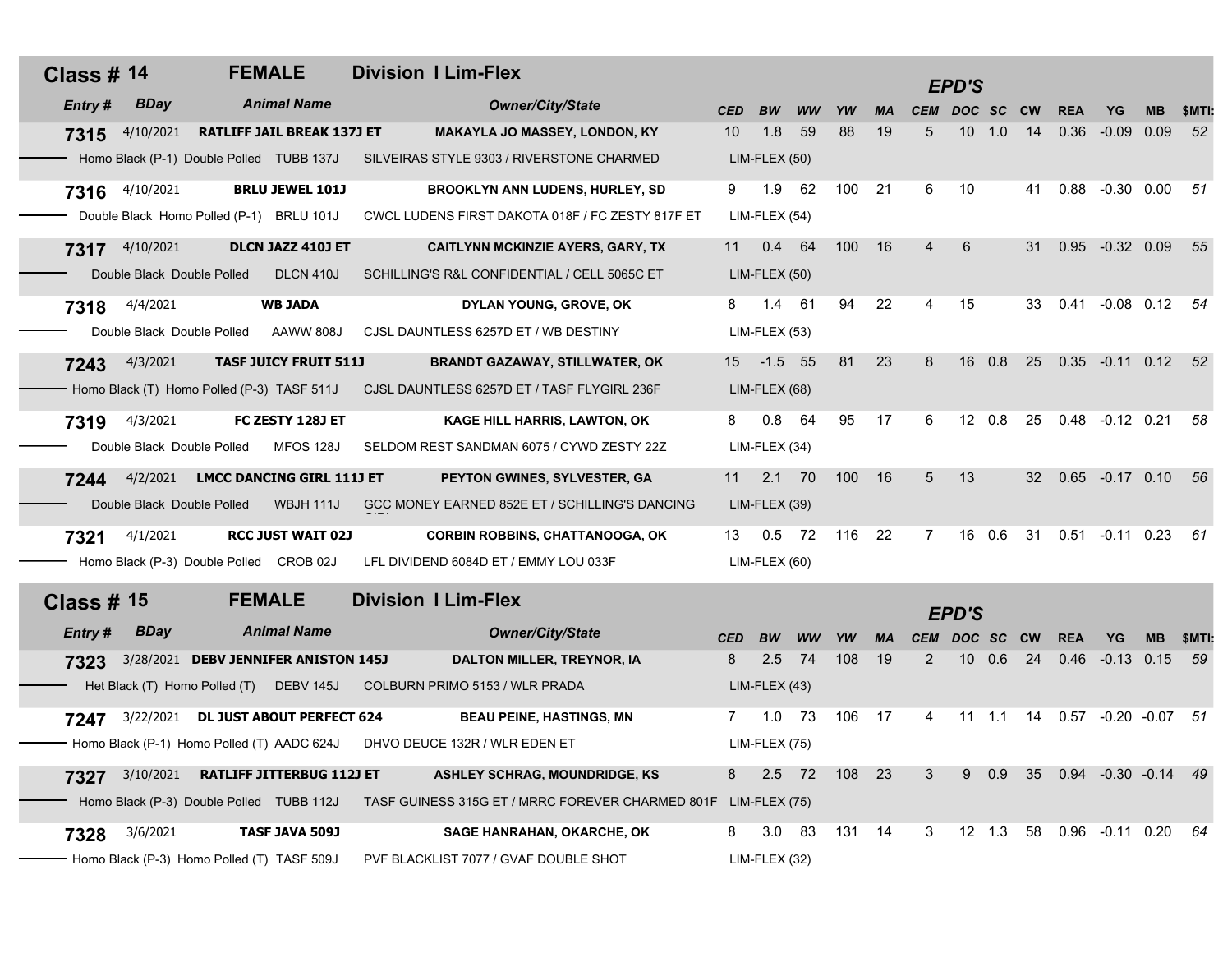| 7252              | 3/4/2021            |                                            | <b>TUBB MKNA</b>               |                            | <b>COLTON BARTON, JARRELL, TX</b>                                  | 9               | 3.4              | 72  | 104              | 22        |                |              | 0.7                 | 23 | 0.83               | $-0.29$ $-0.11$ 50    |                      |               |
|-------------------|---------------------|--------------------------------------------|--------------------------------|----------------------------|--------------------------------------------------------------------|-----------------|------------------|-----|------------------|-----------|----------------|--------------|---------------------|----|--------------------|-----------------------|----------------------|---------------|
|                   |                     | Homo Black (P-3) Double Polled MKNA 110J   |                                |                            | TASF GUINESS 315G ET / RATLIFF GABBY 901G ET                       |                 | LIM-FLEX (75)    |     |                  |           |                |              |                     |    |                    |                       |                      |               |
| 7253              | 3/4/2021            |                                            | <b>CELL 1117J</b>              |                            | KINLEY COLLUM, GUTHRIE, OK                                         | 10              | 1.5 66           |     | 107 29           |           | 5              |              | 13 0.9              | 34 |                    | $0.41 - 0.02 0.45$    |                      | - 67          |
|                   |                     | Homo Black (T) Het Polled (T) CELL 1117J   |                                |                            | SSTO BEST BET 456B ET / TMCK BUBBLY 132B                           |                 | LIM-FLEX (53)    |     |                  |           |                |              |                     |    |                    |                       |                      |               |
| 7330              | 3/4/2021            |                                            | <b>HUBB JUNIE B 170J ET</b>    |                            | <b>JACEY SMITH, DECATUR, AR</b>                                    | 10              | $1.1$ 77         |     | 118              | 17        | 5              | $7^{\circ}$  | 0.6                 | 31 |                    | $0.26 -0.05 0.03$     |                      | 55            |
|                   | Double Black Polled |                                            | <b>SHUB 170J</b>               |                            | MAGS FIRESTONE 218F / MAGS DASH OFF                                |                 | LIM-FLEX (53)    |     |                  |           |                |              |                     |    |                    |                       |                      |               |
| <b>Class # 16</b> |                     | <b>FEMALE</b>                              |                                | <b>Division I Lim-Flex</b> |                                                                    |                 |                  |     |                  |           |                | <b>EPD'S</b> |                     |    |                    |                       |                      |               |
| <b>Entry#</b>     | <b>BDay</b>         |                                            | <b>Animal Name</b>             |                            | <b>Owner/City/State</b>                                            | <b>CED</b>      | <b>BW</b>        | ww  | YW               | <b>MA</b> | <b>CEM</b>     | DOC SC CW    |                     |    | <b>REA</b>         | YG                    | <b>MB</b>            | \$MTI:        |
| 7256              | 2/28/2021           |                                            | <b>HUBB JEMMA 168J ET</b>      |                            | JETT LEE SMITH, CHELSEA, OK                                        | 10              | 2.7              | -71 | 107              | 15        |                | 13           | 0.5                 | 30 | 0.53               | $-0.17$ 0.03          |                      | 54            |
|                   |                     | Double Black Homo Polled (P-2) SHUB 168J   |                                |                            | CJSL DATA BANK 6124D ET / CELL 7106E ET                            |                 | LIM-FLEX (62)    |     |                  |           |                |              |                     |    |                    |                       |                      |               |
| 7331              | 2/27/2021           |                                            | <b>RATLIFF JUMANGI 106J ET</b> |                            | <b>TRACE M FALKENSTIEN, OSWEGO, KS</b>                             | 8               | 2.5              | 72  | 108              | 23        | 3              | 9            | 0.9                 | 35 |                    | 0.94 -0.30 -0.14 49   |                      |               |
|                   |                     | Homo Black (P-3) Double Polled TUBB 106J   |                                |                            | TASF GUINESS 315G ET / MRRC FOREVER CHARMED 801F LIM-FLEX (75)     |                 |                  |     |                  |           |                |              |                     |    |                    |                       |                      |               |
| 7332              | 2/26/2021           |                                            | <b>CHR JEWELS 011J</b>         |                            | OLIVIA ROBBINS, CHATTANOOGA, OK                                    |                 | 7 1.8 77         |     | 118 18           |           | 4              |              | 10 1.3              | 43 |                    | $0.74 - 0.18$ 0.03    |                      | - 56          |
|                   |                     | Homo Black (P-2) Het Polled (T)            | <b>KQ 011J</b>                 |                            | DHIL COLT 5793C / LH XTRA DIAMOND 178X                             |                 | LIM-FLEX (59)    |     |                  |           |                |              |                     |    |                    |                       |                      |               |
| 7257              | 2/25/2021           |                                            | <b>LFL JOANIE 1009 J</b>       |                            | TRISTAN GULOTTA, INDEPENDENCE, LA                                  |                 | 15 -1.7 51       |     | 82               | 18        | 8              |              | 17 0.8              | 8  |                    | $0.30 -0.16 0.08$     |                      | - 50          |
|                   |                     | Homo Black (P-2) Homo Polled (P BLAW 1009J |                                |                            | LFL FIDEL 8047F ET / TNGC EDEN 744E                                |                 | LIM-FLEX (66)    |     |                  |           |                |              |                     |    |                    |                       |                      |               |
| 7333              | 2/24/2021           |                                            | <b>MLP JUICY</b>               |                            | <b>MCKINLEE L PALMATARY, DURANT, OK</b>                            |                 | 14 -1.1 56       |     | 81               | 16        | $\overline{7}$ |              | 15 0.6              | 19 |                    | $0.40 -0.10 0.29$     |                      | -58           |
|                   |                     | Homo Black (P-3) Double Polled MLPA 06J    |                                |                            | LFL DELUXE EDITION 6029D ET / LFL GINGERBREAD 9019 G LIM-FLEX (71) |                 |                  |     |                  |           |                |              |                     |    |                    |                       |                      |               |
| 7260              | 2/18/2021           |                                            | <b>DLCN JINGLE 218J</b>        |                            | LANEY WOODALL, PATTONVILLE, TX                                     | 8               | 3.5              | 79  | 116              | 24        | 4              | 8            | 1.0                 | 39 |                    | $0.95 -0.25 0.08$     |                      | 59            |
|                   |                     | Homo Black (P-1) Homo Polled (P DLCN 218J  |                                |                            | TASF CROWN ROYAL 960C ET / MAGS BIRTHSTONE                         |                 | LIM-FLEX (62)    |     |                  |           |                |              |                     |    |                    |                       |                      |               |
| Class $# 17$      |                     | <b>FEMALE</b>                              |                                | <b>Division I Lim-Flex</b> |                                                                    |                 |                  |     |                  |           |                |              |                     |    |                    |                       |                      |               |
| <b>Entry#</b>     | <b>BDay</b>         |                                            | <b>Animal Name</b>             |                            | <b>Owner/City/State</b>                                            |                 |                  |     |                  |           |                | <b>EPD'S</b> |                     |    |                    |                       |                      |               |
| 7335              |                     | 2/14/2021 TUBB MKNA JAW BREAKER 100J       |                                |                            | <b>KARLY MAYE HARRIS, LAWTON, OK</b>                               | <b>CED</b><br>9 | <b>BW</b><br>3.4 | 72  | YW<br>104        | МA<br>22  | <b>CEM</b>     | <b>DOC</b>   | <b>SC CW</b><br>0.7 | 23 | <b>REA</b><br>0.83 | YG<br>$-0.29$         | <b>MB</b><br>$-0.11$ | \$MTI:<br>-50 |
|                   |                     | Homo Black (P-3) Double Polled MKNA 100J   |                                |                            | TASF GUINESS 315G ET / RATLIFF GABBY 901G ET                       |                 | LIM-FLEX (75)    |     |                  |           |                |              |                     |    |                    |                       |                      |               |
| 7336              | 2/14/2021           |                                            | <b>DLCN JELLY 214J ET</b>      |                            | <b>CAITLYNN MCKINZIE AYERS, GARY, TX</b>                           | 9               | 1.4              | 70  | 102 <sub>2</sub> | 19        | 5              | 8            | 0.8                 | 33 |                    | $0.36 -0.14$ 0.13 57  |                      |               |
|                   |                     | Double Black Homo Polled (P-2) DLCN 214J   |                                |                            | MAGS FIRESTONE 218F / LLJB ABSOLUTE STYLE 3056A                    |                 | LIM-FLEX (53)    |     |                  |           |                |              |                     |    |                    |                       |                      |               |
| 7261              |                     | 2/12/2021 RATLIFF JUSTALITTLE FROSTY       |                                |                            | ELLA ELIZABETH SNYDER, FORT SCOTT, KS                              | 8               | 2.5              | 72  | 108 23           |           | 3              | 9            | 0.9                 | 35 |                    | $0.94 -0.30 -0.14$ 49 |                      |               |
|                   |                     | Homo Black (P-3) Double Polled TUBB 107J   |                                |                            | TASF GUINESS 315G ET / MRRC FOREVER CHARMED 801F LIM-FLEX (75)     |                 |                  |     |                  |           |                |              |                     |    |                    |                       |                      |               |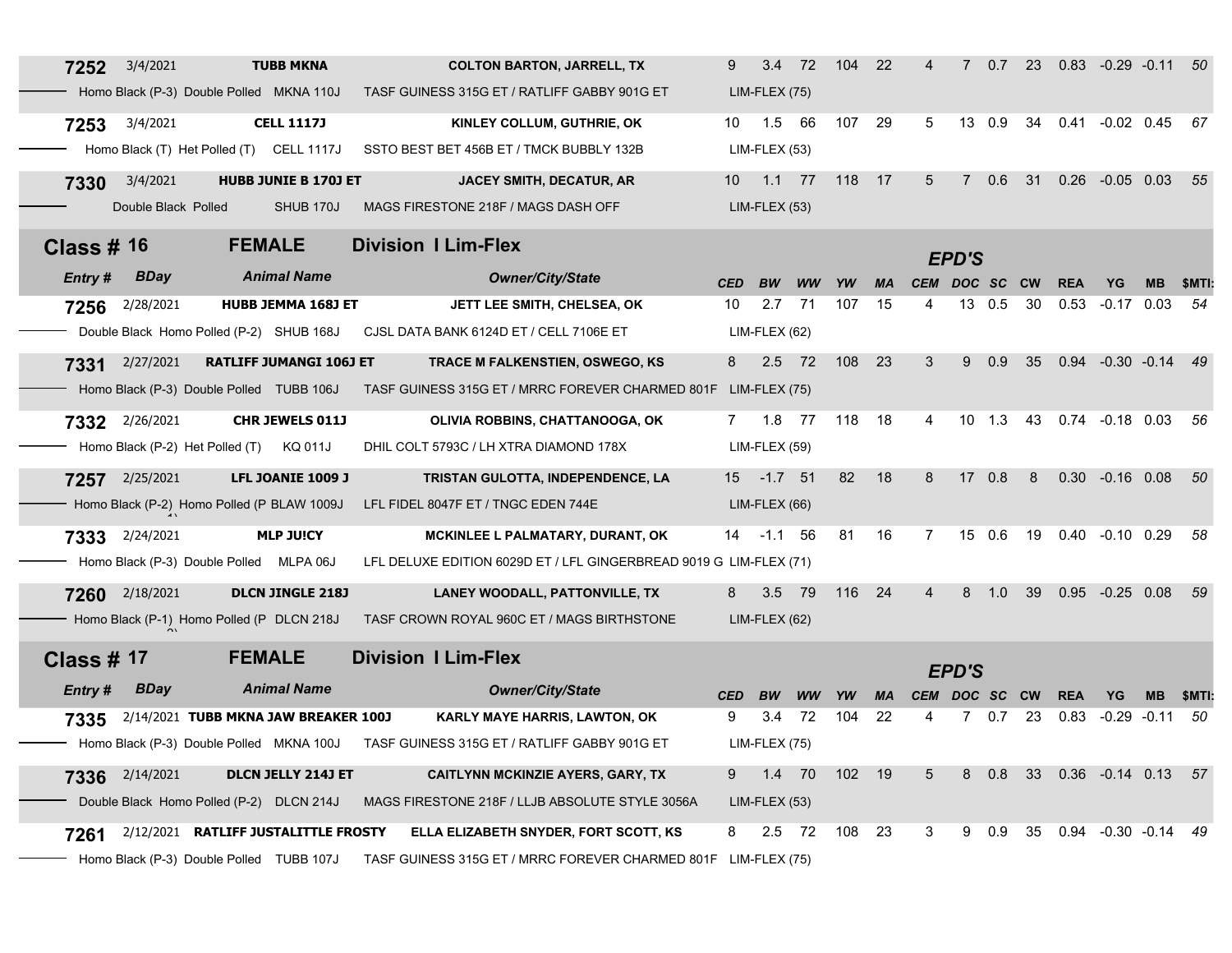| 7338              | 2/5/2021                      |                                           | <b>TASF JERICA 492J</b>                  |                                  | KAYLEE WHITE, WOONSOCKET, SD                    |                  | 3.5            | 96   | 142    | 24  |            | 10 <sup>°</sup> | 0.8         | 67        |            | 1.02 -0.15 0.08    |           | 63     |
|-------------------|-------------------------------|-------------------------------------------|------------------------------------------|----------------------------------|-------------------------------------------------|------------------|----------------|------|--------|-----|------------|-----------------|-------------|-----------|------------|--------------------|-----------|--------|
|                   |                               | Homo Black (P-1) Homo Polled (P TASF 492J |                                          |                                  | TASF CROWN ROYAL 960C ET / TSF ERICA 183        |                  | LIM-FLEX (50)  |      |        |     |            |                 |             |           |            |                    |           |        |
| 7264              | 2/2/2021                      |                                           | DL JEZEBEL 610J ET                       |                                  | <b>BEN SPENCER, GIBBON, NE</b>                  | 7                | 3.6            | - 74 | 115    | 12  |            | 8               | 0.9         | 29        |            | $0.58 - 0.20 0.11$ |           | 58     |
|                   |                               | Homo Black (P-1) Double Polled AADC 610J  |                                          |                                  | RLBH AIR FORCE ONE / WLR EDEN ET                |                  | LIM-FLEX (56)  |      |        |     |            |                 |             |           |            |                    |           |        |
| 7339              | 2/2/2021                      |                                           | <b>K2J'S JELLYBEAN</b>                   |                                  | JACEY SMITH, DECATUR, AR                        | 13               | $0.3$ 57       |      | 90     | 19  | 7          | $12 \t 0.1$     |             | 22        |            | $0.30 -0.04 0.25$  |           | - 57   |
|                   | Double Black Double Polled    |                                           | <b>KTWJ 0001J</b>                        | MAGS AVIATOR / WSCC BELL 168F ET |                                                 |                  | LIM-FLEX (51)  |      |        |     |            |                 |             |           |            |                    |           |        |
| 7345              | 2/2/2021                      |                                           | LJRJ CSVN MS JALARA 711J                 |                                  | <b>KELTON ARTHUR, STILLWATER, OK</b>            | 6                | $2.0$ 67       |      | 102 13 |     | 5          | 13              |             | 22        |            | 0.63 -0.17 0.16 57 |           |        |
|                   | Double Black Polled           |                                           | LJRJ 711J                                |                                  | GATEWAY FOLLOW ME F163 / SCAS ENCHANTRESS 940E  |                  | LIM-FLEX (34)  |      |        |     |            |                 |             |           |            |                    |           |        |
| <b>Class # 18</b> |                               | <b>FEMALE</b>                             |                                          | <b>Division I Lim-Flex</b>       |                                                 |                  |                |      |        |     |            | <b>EPD'S</b>    |             |           |            |                    |           |        |
| Entry#            | <b>BDay</b>                   |                                           | <b>Animal Name</b>                       |                                  | <b>Owner/City/State</b>                         | <b>CED</b>       | <b>BW</b>      |      |        | ΜA  | <b>CEM</b> | DOC SC          |             | <b>CW</b> | <b>REA</b> | YG                 | <b>MB</b> | \$MTI: |
| 7340              | 1/23/2021                     |                                           | <b>MDAY MS VALLEY APPLE ET</b>           |                                  | HADLEY HENDRICKSON, FARMLAND, IN                | 11               | 0.4            | 54   | 83     | 15  | 6          | 10              | 0.9         | 7         | 0.13       | $-0.07$ 0.31       |           | -58    |
|                   |                               |                                           | Double Black Homo Polled (P-1) MDAY 121J |                                  | SILVEIRAS STYLE 9303 / ETGC CANDY APPLE         |                  | LIM-FLEX (42)  |      |        |     |            |                 |             |           |            |                    |           |        |
| 7268              | 1/22/2021                     |                                           | <b>CTHM FORCE BEYOND</b>                 |                                  | <b>CADIE A THOMSON, WINFIELD, KS</b>            | 14               | $-0.5$ 65      |      | 103 12 |     | 8          |                 | 15 0.7      | 33        |            | $0.39 - 0.02 0.41$ |           | 65     |
|                   |                               |                                           | CTHM 122J                                |                                  | RLBH AIR FORCE ONE / HUBB ECHO ET               |                  | LIM-FLEX (55)  |      |        |     |            |                 |             |           |            |                    |           |        |
| 7341              | 1/20/2021                     |                                           | <b>BL JESSE'S GIRL 103J</b>              |                                  | PEYTON SCHMALSHOF, AVON, IL                     | 12 <sup>12</sup> | 1.0 87         |      | 148    | 24  | 8          |                 | 12 0.6      | 47        |            | 0.98 -0.20 0.48    |           | 76     |
|                   |                               | Homo Black (P-1) Homo Polled (P WBVB 103J |                                          |                                  | CJSL CREED 5042C / BL GIDDY UP 923G             |                  | LIM-FLEX (60)  |      |        |     |            |                 |             |           |            |                    |           |        |
| 7270              | 1/17/2021                     |                                           | <b>HB AVALON 107J ET</b>                 |                                  | <b>MCKENNA CLEVERINGA, ALTON, IA</b>            | 14               | $0.2$ 71       |      | 117    | 23  | 7          |                 | $10 \t 0.0$ | 41        | 0.53       | $0.00 \quad 0.49$  |           | - 70   |
|                   |                               | Homo Black (P-1) Homo Polled (P WLBL 107J |                                          |                                  | CJSL CREED 5042C / WLBL AVALON 608D ET          |                  | LIM-FLEX (54)  |      |        |     |            |                 |             |           |            |                    |           |        |
| 7271              | 1/16/2021                     |                                           | <b>AUTO 617J</b>                         |                                  | <b>TAYCIE BAKER, TECUMSEH, OK</b>               | 9                | 2.5            | 70   | 108    | 21  | 4          |                 | 11 0.8      | 32        |            | $0.68 - 0.29 0.07$ |           | - 56   |
|                   |                               | Homo Black (P-1) Homo Polled (P AUTO 617J |                                          |                                  | AUTO YIP GENERAL 133D ET / AUTO CANDY 628C      |                  | $LIM-FLEX(74)$ |      |        |     |            |                 |             |           |            |                    |           |        |
| 7272              | 1/11/2021                     |                                           | <b>DLCN JUICY FRUIT 122J ET</b>          |                                  | <b>TURNER SANDERS, HUNTINGTON, TX</b>           | 8                | 3.2 78         |      | 110    | -25 | 5          | 10              |             | 31        |            | 0.83 -0.28 0.12 60 |           |        |
|                   | Homo Polled (P-1)             |                                           | DLCN 122J                                |                                  | TASF CROWN ROYAL 960C ET / DLCN NIBBLES 130C    |                  | LIM-FLEX (75)  |      |        |     |            |                 |             |           |            |                    |           |        |
| 7342              | 1/7/2021                      |                                           | <b>PRF R&amp;K JASMINE</b>               |                                  | <b>BROCK E FREED, FAIRBURY, IL</b>              | $7^{\circ}$      | $3.1$ 77       |      | 114    | 22  | 5          | 8               |             | 45        |            | $0.75 -0.14 0.06$  |           | 57     |
|                   |                               | Homo Black (P-1) Homo Polled (P AMHF 050J |                                          |                                  | TASF CROWN ROYAL 960C ET / CURTIN COUNTESS 5088 |                  | $LIM-FLEX(50)$ |      |        |     |            |                 |             |           |            |                    |           |        |
| 7274              | 1/5/2021                      |                                           | <b>WLR JWOWW 905 ET</b>                  |                                  | <b>TYRA MEYER, SYLVAN GROVE, KS</b>             |                  | 1.8            | - 66 | 99     | 20  |            | 8               | 0.8         | 16        |            | $0.32 -0.13$ 0.19  |           | -58    |
|                   | Het Black (T) Homo Polled (T) |                                           | <b>BJLR 905J</b>                         | SILVEIRAS STYLE 9303 / WLR PRADA |                                                 |                  | LIM-FLEX (43)  |      |        |     |            |                 |             |           |            |                    |           |        |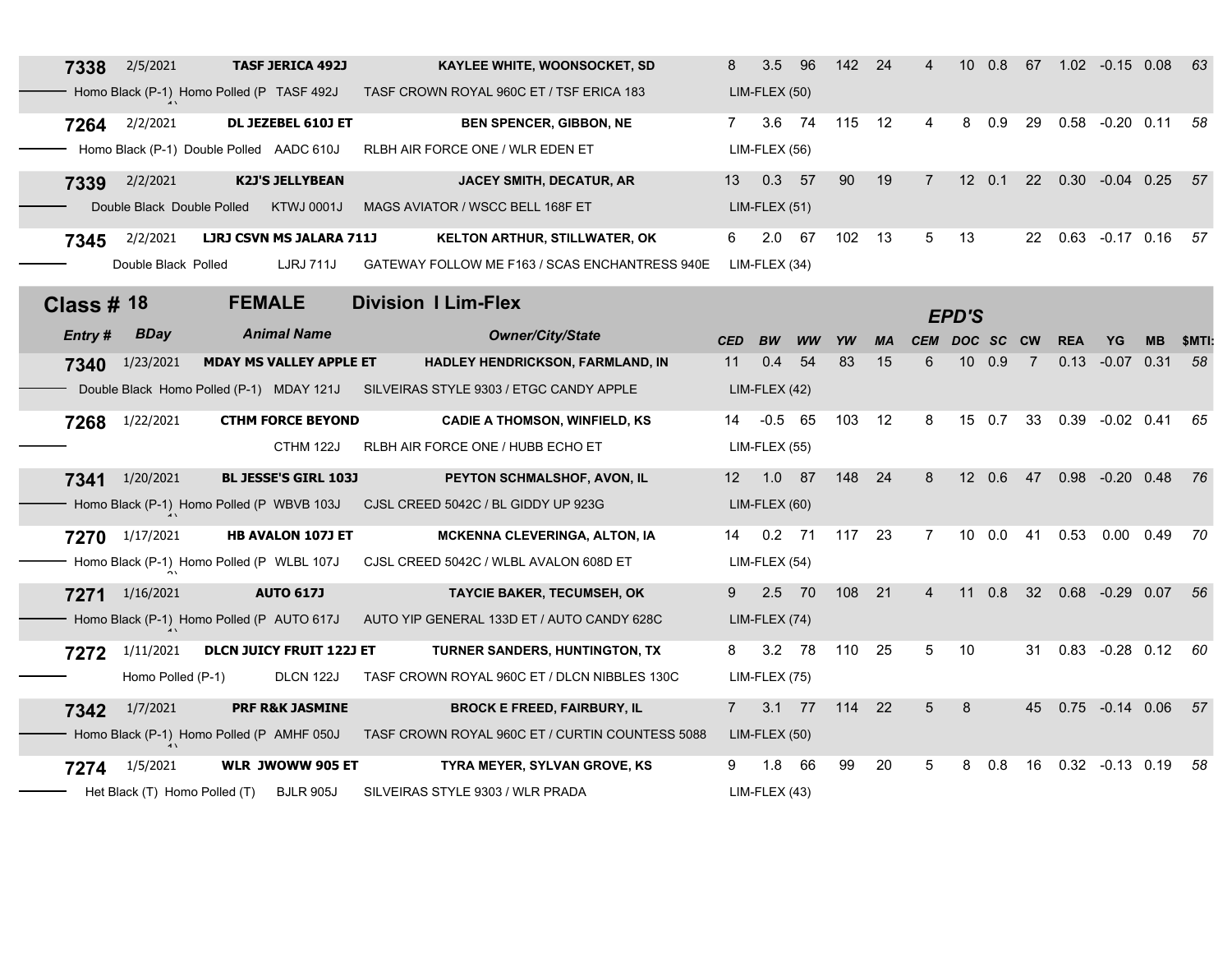# **Division I Lim-Flex Champion\_\_\_\_\_\_\_\_\_\_\_\_\_\_\_\_\_\_\_\_\_\_\_\_\_\_\_\_\_\_\_\_\_\_\_\_\_\_\_\_\_\_\_**

# **Division I Lim-Flex Reserve Champion\_\_\_\_\_\_\_\_\_\_\_\_\_\_\_\_\_\_\_\_\_\_\_\_\_\_\_\_\_\_\_\_\_\_\_**

| Class $# 19$                 | <b>FEMALE</b>                             | <b>Division II Lim-Flex</b>                                             |                  |               |    |     |                 |                 | <b>EPD'S</b>     |           |                 |            |                       |           |             |
|------------------------------|-------------------------------------------|-------------------------------------------------------------------------|------------------|---------------|----|-----|-----------------|-----------------|------------------|-----------|-----------------|------------|-----------------------|-----------|-------------|
| <b>BDay</b><br><b>Entry#</b> | <b>Animal Name</b>                        | <b>Owner/City/State</b>                                                 | <b>CED</b>       | BW            |    | YW  | <b>MA</b>       | <b>CEM</b>      | <b>DOC</b>       | -SC       | <b>CW</b>       | <b>REA</b> | YG                    | <b>MB</b> | <b>SMTI</b> |
| 7346 12/18/2020              | <b>PWBW PRIMA 250H ET</b>                 | <b>BRYNTLEE WILKERSON, CANTON, TX</b>                                   | 8                | 2.5           | 74 | 108 | 19              |                 | 10 <sup>1</sup>  | 0.6       | 24              | 0.46       | $-0.13$ 0.15          |           | 59          |
|                              |                                           | Double Black Homo Polled (P-1) PWBW 250H COLBURN PRIMO 5153 / WLR PRADA |                  | LIM-FLEX (43) |    |     |                 |                 |                  |           |                 |            |                       |           |             |
| 12/9/2020<br>7347            | <b>DLCN HALLIE 129H</b>                   | SADIE CLAIRE CARTWRIGHT, GARY, TX                                       | 10               | $2.0$ 70      |    | 110 | 25              | 6               |                  | 12 0.9    | 33              |            | $0.63 -0.15$ 0.15     |           | 58          |
|                              | Homo Black (P-1) Homo Polled (P DLCN 129H | ELCX KINGS LANDING 599 D ET / MAGS BLONDIE                              |                  | LIM-FLEX (53) |    |     |                 |                 |                  |           |                 |            |                       |           |             |
| Class $#20$                  | <b>FEMALE</b>                             | <b>Division II Lim-Flex</b>                                             |                  |               |    |     |                 |                 | <b>EPD'S</b>     |           |                 |            |                       |           |             |
| <b>BDay</b><br>Entry#        | <b>Animal Name</b>                        | <b>Owner/City/State</b>                                                 | <b>CED</b>       | <b>BW</b>     |    |     |                 | CEM             | <b>DOC</b>       | <b>SC</b> | <b>CW</b>       | <b>REA</b> | YG                    | <b>MB</b> | <b>SMTI</b> |
| 7349 11/10/2020              | <b>WINVUE 089H</b>                        | <b>GARRETT TRIVETTE, JONESBOROUGH, TN</b>                               | 8                | 4.0           | 79 | 127 | 20              | 3               | 13               | 0.5       | 44              | 0.63       | $-0.17$               | 0.02      | -56         |
| Double Black Double Polled   | WNVU 089H                                 | MAGS ZODIAC / ELCX CADILLAC 074C                                        |                  | LIM-FLEX (62) |    |     |                 |                 |                  |           |                 |            |                       |           |             |
| 11/1/2020<br>7350            | <b>ELCX HIGHNESS 056H ET</b>              | KARLEE FAVOR, MARSHFIELD, MO                                            | 8                | 0.0           | 68 | 107 | 18              | 4               |                  | 12 0.9    | 37              | 0.53       | $-0.14$ 0.01          |           | 52          |
|                              |                                           |                                                                         |                  |               |    |     |                 |                 |                  |           |                 |            |                       |           |             |
|                              | Homo Black (P-1) Homo Polled (P ELCX 056H | ELCX KINGS LANDING 599 D ET / ELCX ELEVATE 684E ET                      |                  | LIM-FLEX (71) |    |     |                 |                 |                  |           |                 |            |                       |           |             |
|                              | <b>FEMALE</b>                             | <b>Division II Lim-Flex</b>                                             |                  |               |    |     |                 |                 |                  |           |                 |            |                       |           |             |
| <b>Class # 21</b>            |                                           |                                                                         |                  |               |    |     |                 |                 | <b>EPD'S</b>     |           |                 |            |                       |           |             |
| <b>BDay</b><br><b>Entry#</b> | <b>Animal Name</b>                        | <b>Owner/City/State</b>                                                 | <b>CED</b><br>11 | BW            |    |     | <b>MA</b><br>18 | <b>CEM</b><br>6 | <b>DOC</b><br>15 | <b>SC</b> | <b>CW</b><br>36 | <b>REA</b> | YG                    | MВ        | \$MTI<br>52 |
| 7351 10/23/2020              | <b>TASF GVAF HINA</b>                     | <b>CARTER KORNEGAY, TULSA, OK</b>                                       |                  | 0.5           | 69 | 100 |                 |                 |                  | 1.1       |                 |            | $0.47 -0.07 0.01$     |           |             |
| Double Black Double Polled   | GVAF 102H                                 | CJSL DAUNTLESS 6257D ET / TASF FINA 194F                                |                  | LIM-FLEX (65) |    |     |                 |                 |                  |           |                 |            |                       |           |             |
| 7352 10/21/2020              | <b>AUTO HONOR ET</b>                      | <b>KOLE LEWIS, ANDERSON, MO</b>                                         | 12               | 2.9 72        |    | 116 | 20              | 5               | 4                |           | 30              |            | $0.67 -0.20 -0.02$ 53 |           |             |
|                              | Homo Black (P-2) Homo Polled (P AUTO 290H | SCHILLING'S R&L CONFIDENTIAL / AUTO REBECA 292S                         |                  | LIM-FLEX (37) |    |     |                 |                 |                  |           |                 |            |                       |           |             |
| 7353 10/21/2020              | <b>TASF HIGH CLASS 462H ET</b>            | <b>CLAIRE KESSLER, CRAWFORDSVILLE, IN</b>                               | 12 <sup>2</sup>  | 0.3           | 63 | 96  | 19              | 6               | 16               | 1.0       | 27              |            | $0.38 -0.10 -0.11$ 46 |           |             |
|                              | Homo Black (P-1) Homo Polled (P TASF 462H | CJSL DAUNTLESS 6257D ET / MAGS WITH CLASS                               |                  | LIM-FLEX (65) |    |     |                 |                 |                  |           |                 |            |                       |           |             |
| 7354 10/17/2020              | SHSK HYPE GIRL 212H ET                    | <b>KENDAL SPRIGGS, AFTON, OK</b>                                        | 5                | 2.7           | 73 | 109 | 19              | 4               | 10               |           | 20              |            | $0.60 -0.22 0.17$     |           | 60          |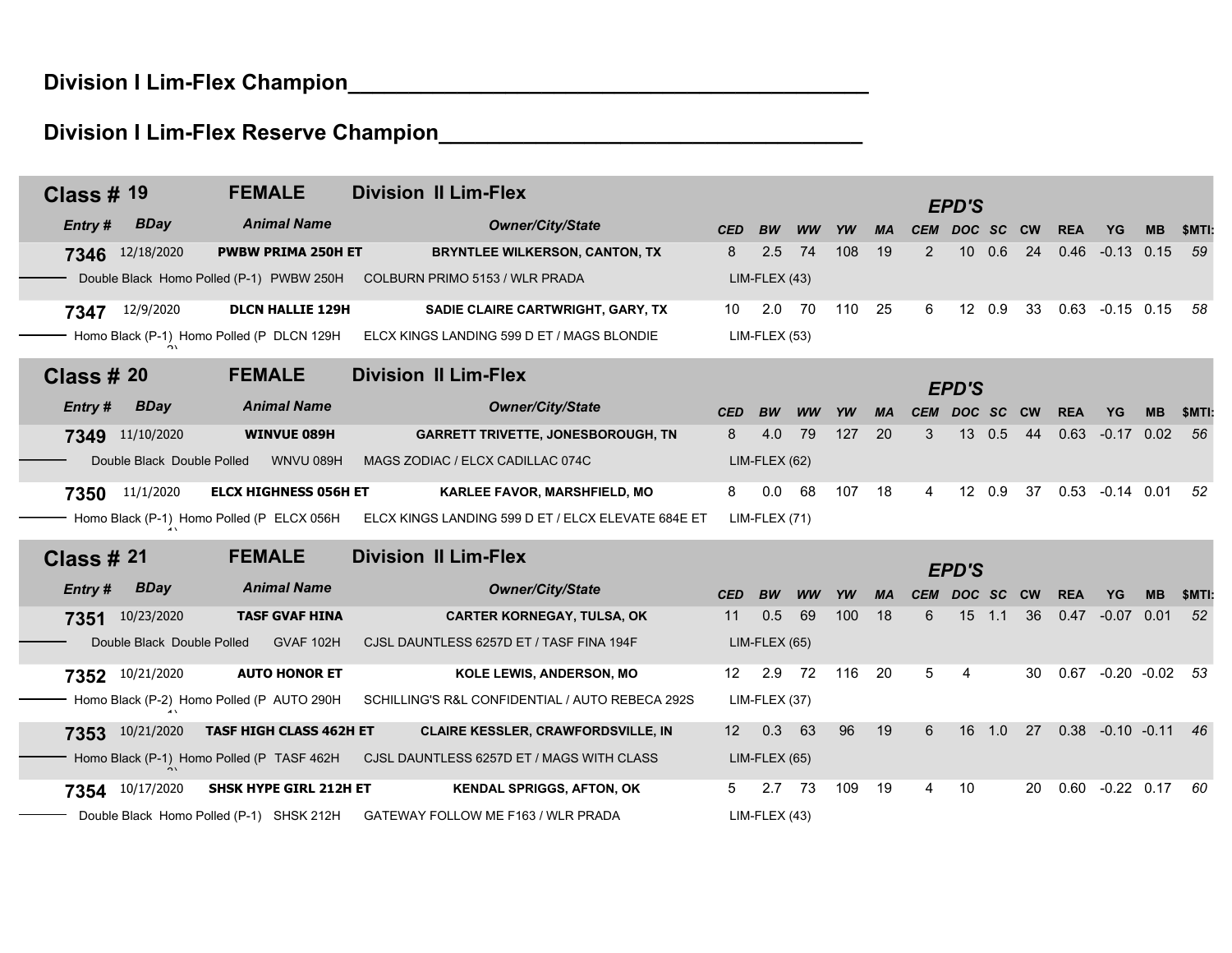| 7283        |                            | 10/3/2020 SHSK GEORGIA TIME 211H ET       |                                                                            | PEYTON GWINES, SYLVESTER, GA                                                                 | 10              | 1.5            | 70 | 101    | 13        |             | 10 <sup>°</sup> | 1.0       | 27 | 0.26       | 0.02                      | 0.24      | 60     |
|-------------|----------------------------|-------------------------------------------|----------------------------------------------------------------------------|----------------------------------------------------------------------------------------------|-----------------|----------------|----|--------|-----------|-------------|-----------------|-----------|----|------------|---------------------------|-----------|--------|
|             |                            |                                           | Double Black Homo Polled (P-1) SHSK 211H COLBURN PRIMO 5153 / SHSK BARBARA |                                                                                              |                 | LIM-FLEX (34)  |    |        |           |             |                 |           |    |            |                           |           |        |
| 7284        |                            | 10/3/2020 MADDIES JUNE CARTER CASH        |                                                                            | PAYTEN COLE, CACHE, OK                                                                       | 11              | $2.0$ 80       |    | 126 21 |           | 6           |                 | 10 1.0    |    |            | 50  0.71  -0.17  0.05  57 |           |        |
|             | Double Black Double Polled | MADM 022H                                 | DHIL COLT 5793C / DHIL LUVLY 6317D                                         |                                                                                              |                 | LIM-FLEX (51)  |    |        |           |             |                 |           |    |            |                           |           |        |
| 7285        | 10/2/2020                  | <b>WLR HAUGHTY 421H</b>                   |                                                                            | TYRA MEYER, SYLVAN GROVE, KS                                                                 | 9               | 2.9 73         |    | 111 22 |           | 5           |                 | 11 0.8    |    |            | 32  0.78  -0.28  0.01     |           | - 55   |
|             |                            | Double Black Homo Polled (P-1) BJLR 421H  | WLR EVIDENCE ET / ELCX GIRL CRUSH 421B ET                                  |                                                                                              |                 | $LIM-FLEX(65)$ |    |        |           |             |                 |           |    |            |                           |           |        |
|             | 7355 10/2/2020             | <b>CHR HALF PINT 140H</b>                 |                                                                            | OLIVIA ROBBINS, CHATTANOOGA, OK                                                              | 12              | $1.0$ 82       |    | 134    | 22        | 9           | $12 \quad 1.2$  |           | 54 |            | 0.50  0.01  0.25          |           | - 64   |
|             |                            | Homo Black (P-3) Homo Polled (P SKHS 140H | DHIL COLT 5793C / LH FAMOUS BABY 196F                                      |                                                                                              |                 | LIM-FLEX (37)  |    |        |           |             |                 |           |    |            |                           |           |        |
|             | 7356 10/2/2020             | <b>AUTO HAYVEN ET</b>                     |                                                                            | DYLAN YOUNG, GROVE, OK                                                                       | 12 <sup>7</sup> | 1.0            | 69 | 102 20 |           | $5^{\circ}$ | 6               |           | 18 |            | $0.47 -0.12 -0.04$ 50     |           |        |
|             |                            | Homo Black (P-1) Het Polled (T) AUTO 249H | SCHILLING'S R&L CONFIDENTIAL / AUTO FEDORA ET                              |                                                                                              |                 | LIM-FLEX (50)  |    |        |           |             |                 |           |    |            |                           |           |        |
| Class $#22$ |                            | <b>FEMALE</b>                             | <b>Division II Lim-Flex</b>                                                |                                                                                              |                 |                |    |        |           |             | <b>EPD'S</b>    |           |    |            |                           |           |        |
| Entry#      | <b>BDay</b>                | <b>Animal Name</b>                        |                                                                            |                                                                                              |                 |                |    |        |           |             |                 |           |    |            |                           |           |        |
|             |                            |                                           |                                                                            | <b>Owner/City/State</b>                                                                      | <b>CED</b>      | <b>BW</b>      |    | YW     | <b>MA</b> | <b>CEM</b>  |                 | DOC SC CW |    | <b>REA</b> | YG                        | <b>MB</b> | \$MTI: |
| 7287        | 9/18/2020                  | <b>DLCN HALO 918H</b>                     |                                                                            | <b>MORGAN RAMBER, HUNTINGTON, TX</b>                                                         | 9               | 2.5            | 74 | 110    | 22        |             | 12              | 1.0       | 31 | 0.81       | $-0.26 - 0.03$            |           | -53    |
|             |                            | Homo Black (P-1) Double Polled DLCN 918H  | DHVO DEUCE 132R / MAGS BLUE ROSE                                           |                                                                                              |                 | LIM-FLEX (75)  |    |        |           |             |                 |           |    |            |                           |           |        |
| 7358        | 9/15/2020                  | <b>DLCN HEIDI 915H</b>                    |                                                                            | <b>TAYLAR BAKER, DICKINSON, TX</b>                                                           |                 | 14 -1.0 56     |    | 82     | 18        | 9           | 8               |           | 26 |            | 0.36 -0.07 0.22 55        |           |        |
|             | Double Black Double Polled | DLCN 915H                                 |                                                                            | SSTO ETERNITY 7807E ET / DLCN WINTER NIBBLE127D                                              |                 | LIM-FLEX (53)  |    |        |           |             |                 |           |    |            |                           |           |        |
| 7360        | 9/9/2020                   | LFL HALLMARK 0170 H                       |                                                                            | <b>HESSTIN PRATT, GEARY, OK</b>                                                              | 13              | 1.0 68         |    | 100 14 |           | 7           |                 | 14 0.8    | 20 |            | $0.43 -0.12$ 0.30 62      |           |        |
|             |                            |                                           |                                                                            | Het Black (T) Homo Polled (T) BLAW 0170H LFL DELUXE EDITION 6029D ET / LFL FLOWER CHILD 8091 |                 | LIM-FLEX (67)  |    |        |           |             |                 |           |    |            |                           |           |        |
| 7361        | 9/7/2020                   | <b>GETZ HOLY 553H</b>                     |                                                                            | <b>JOSIE L CHANDLER, NINNEKAH, OK</b>                                                        | 13              | $0.8$ 69       |    | 115    | 19        | 7           |                 | 90.4      | 32 | 0.49       | $0.00$ $0.44$             |           | 67     |
|             | Double Black Double Polled | GETZ 553H                                 | CJSL CREED 5042C / GETZ EYE CANDY 7E                                       |                                                                                              |                 | LIM-FLEX (48)  |    |        |           |             |                 |           |    |            |                           |           |        |
| 7362        | 9/7/2020                   | <b>CHR COBN HENLI 124H</b>                |                                                                            | <b>CALIN ROY KINDER, PIEDMONT, OK</b>                                                        | 11              | $1.7$ 77       |    | 116    | 20        | 5           | 13 0.8          |           | 38 |            | $0.62 -0.07 0.32$         |           | - 65   |
|             |                            | Homo Black (P-1) Homo Polled (P COBN 124H | MAGS FAULTLESS 154F / CHR CUPPY 213C ET                                    |                                                                                              |                 | LIM-FLEX (51)  |    |        |           |             |                 |           |    |            |                           |           |        |
| 7288        | 9/4/2020                   | <b>CHR HONEY BUN 117H</b>                 |                                                                            | ELIZA TRUEL, SKIATOOK, OK                                                                    | 9               | 2.6            | 85 | 136    | 18        | 5           | $12$ 1.1        |           | 51 |            | 0.70 -0.12 0.12 61        |           |        |

# **Division II Lim-Flex Champion\_\_\_\_\_\_\_\_\_\_\_\_\_\_\_\_\_\_\_\_\_\_\_\_\_\_\_\_\_\_\_\_\_\_\_\_\_\_\_\_\_\_\_**

**Division II Lim-Flex Reserve Champion\_\_\_\_\_\_\_\_\_\_\_\_\_\_\_\_\_\_\_\_\_\_\_\_\_\_\_\_\_\_\_\_\_\_\_**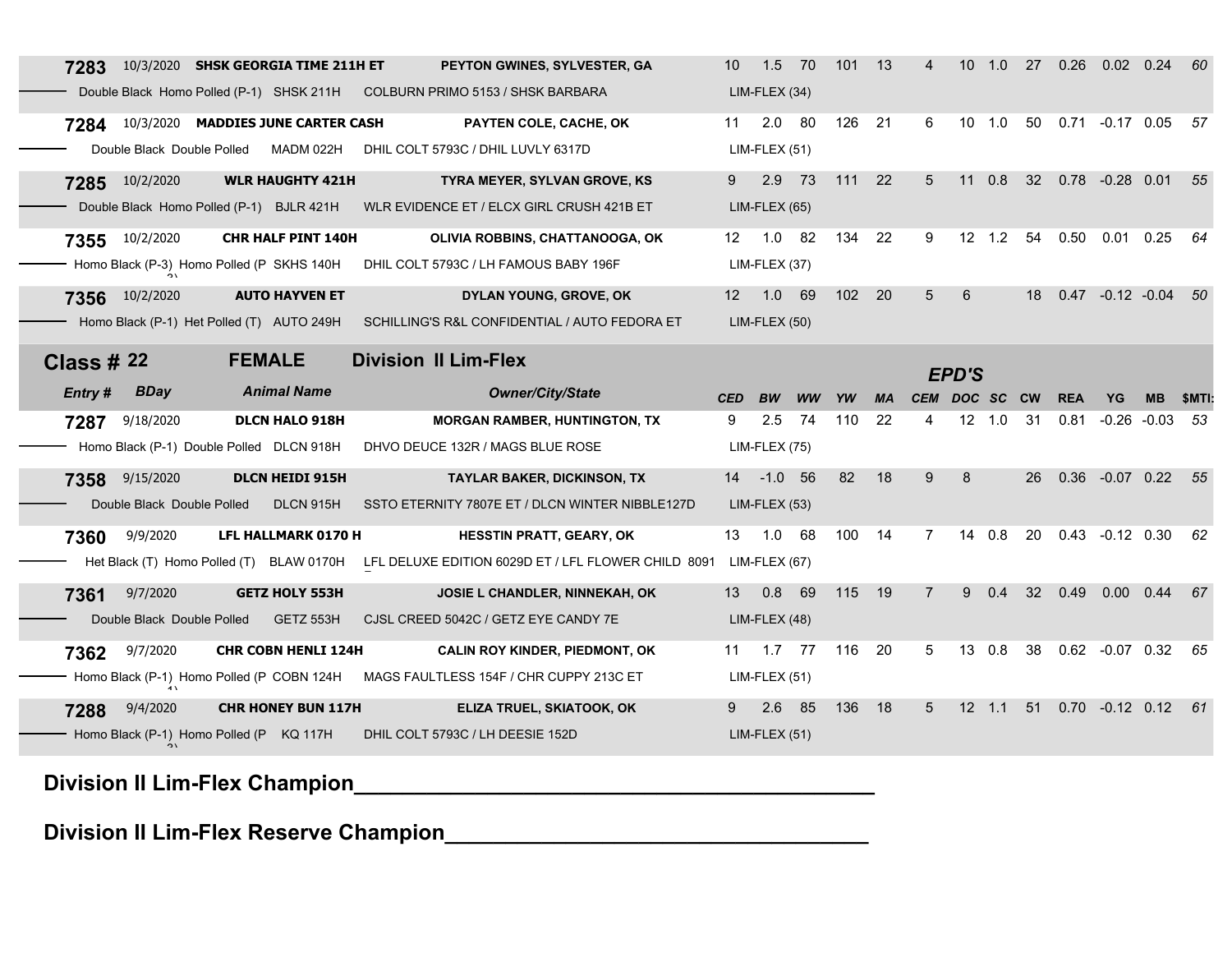| Class $#23$   | <b>FEMALE</b>                             |                            | <b>Division III Lim-Flex</b>                       |                 |                |    |                  |     |            | <b>EPD'S</b>               |           |           |            |                |           |              |
|---------------|-------------------------------------------|----------------------------|----------------------------------------------------|-----------------|----------------|----|------------------|-----|------------|----------------------------|-----------|-----------|------------|----------------|-----------|--------------|
| Entry #       | <b>BDay</b>                               | <b>Animal Name</b>         | <b>Owner/City/State</b>                            | <b>CED</b>      | <b>BW</b>      |    |                  |     | <b>CEM</b> | <b>DOC</b>                 | <b>SC</b> | <b>CW</b> | <b>REA</b> | YG             | <b>MB</b> | \$MTI:       |
| 7364          | 7/18/2020                                 | <b>SHSK MONROE 210H ET</b> | <b>JOSIE L CHANDLER, NINNEKAH, OK</b>              | 5               | 2.5            | 76 | 114              | -22 | 3          | 10                         |           | 32        | 0.35       | $-0.10$ $0.26$ |           | 63           |
|               | Double Black Homo Polled (P-1) SHSK 210H  |                            | CONLEY EXPRESS 7211 / WLR PRADA                    |                 | LIM-FLEX (43)  |    |                  |     |            |                            |           |           |            |                |           |              |
| Class $#24$   | <b>FEMALE</b>                             |                            | <b>Division III Lim-Flex</b>                       |                 |                |    |                  |     |            | <b>EPD'S</b>               |           |           |            |                |           |              |
| <b>Entry#</b> | <b>BDay</b>                               | <b>Animal Name</b>         | <b>Owner/City/State</b>                            | <b>CED</b>      | BW             |    | YW               | МA  | <b>CEM</b> | <b>DOC</b>                 | <b>SC</b> | <b>CW</b> | <b>REA</b> | YG             | <b>MB</b> | \$MTI:       |
| 7290          | 6/10/2020                                 | <b>WFL HEARTBREAK 037H</b> | <b>MIKENNA RUBRIGHT, PATTONVILLE, TX</b>           | 11              | 1.4            | 58 | 77               | 12  | 5          | 9                          | 0.7       | 15        | 0.79       | $-0.36 - 0.02$ |           | 49           |
|               | Homo Black (T) Homo Polled (T) SDWI 037H  |                            | L7 CALVADOS 5035C / SDWI BOUT TIME 01B             |                 | LIM-FLEX (75)  |    |                  |     |            |                            |           |           |            |                |           |              |
| 7367          | 6/7/2020                                  | <b>WB HANNAH</b>           | <b>TORRANCE SPRIGGS, AFTON, OK</b>                 | 10 <sup>1</sup> | 1.4 68         |    | 101              | 12  | 3          | $10 \t 0.7$                |           | 17        | 0.16       | $0.02$ 0.36    |           | 64           |
|               | Homo Black (P-3) Homo Polled (P AAWW 158H |                            | COLBURN PRIMO 5153 / WB DESIREE ET                 |                 | $LIM-FLEX(25)$ |    |                  |     |            |                            |           |           |            |                |           |              |
|               |                                           |                            |                                                    |                 |                |    |                  |     |            |                            |           |           |            |                |           |              |
| Class $\#$ 25 | <b>FEMALE</b>                             |                            | <b>Division III Lim-Flex</b>                       |                 |                |    |                  |     |            |                            |           |           |            |                |           |              |
| Entry #       | <b>BDay</b>                               | <b>Animal Name</b>         | <b>Owner/City/State</b>                            | <b>CED</b>      | <b>BW</b>      |    |                  |     | <b>CEM</b> | <b>EPD'S</b><br><b>DOC</b> | <b>SC</b> | <b>CW</b> | <b>REA</b> | YG             | <b>MB</b> | <b>SMTI:</b> |
| 7298          | 5/21/2020                                 | <b>RATLIFF HEIDI 082H</b>  | ZACHARY T SNYDER, FORT SCOTT, KS                   | 8               | 2.1            | 62 | 92               | 23  | 3          | 10 <sup>°</sup>            | 0.7       | 33        | 0.73       | $-0.22$ 0.01   |           | 51           |
|               | Double Black Double Polled                | MRRC 082H                  | MRRC LEGAL 441E ET / AUTO ARISHA 292A              |                 | LIM-FLEX (75)  |    |                  |     |            |                            |           |           |            |                |           |              |
| 7371          | 5/13/2020                                 | <b>SCHILLING HAYLEY</b>    | <b>EVA HINRICHSEN, WESTMORELAND, KS</b>            | 9               | 2.5            | 71 | 102              | 18  | 6          | 9                          | 0.9       | 33        | 0.73       | $-0.16$ 0.12   |           | -57          |
|               | Homo Black (P-1) Double Polled CDSX 377H  |                            | SCHILLINGS R&L CLASSIFIED / SCHILLING'S YASHASWINI |                 | LIM-FLEX (50)  |    |                  |     |            |                            |           |           |            |                |           |              |
| 7294          | 5/10/2020                                 | PC HOT TODDY 003H          | <b>COLT PARKINSON, LEVELLAND, TX</b>               | 9               | 2.7            | 66 | 102 <sub>2</sub> | 15  | 5          | 12 <sup>2</sup>            | 0.6       | 17        | 0.35       | $-0.13$ 0.12   |           | 55           |
|               | Het Black (T) Het Polled (T)              | JNPF 003H                  | LFL DELUXE EDITION 6029D ET / PCC CHLOE 506C       |                 | LIM-FLEX (70)  |    |                  |     |            |                            |           |           |            |                |           |              |
| 7373          | 5/2/2020                                  | FF HALLIE JO 86H ET        | <b>COLTON BARTON, JARRELL, TX</b>                  | 8               | 2.0            | 64 | 93               | 10  |            | 9                          | 0.6       | 23        | 0.61       | $-0.13$ 0.16   |           | 56           |

# **Division III Lim-Flex Champion\_\_\_\_\_\_\_\_\_\_\_\_\_\_\_\_\_\_\_\_\_\_\_\_\_\_\_\_\_\_\_\_\_\_\_\_\_\_\_\_\_\_\_**

**Division III Lim-Flex Reserve Champion\_\_\_\_\_\_\_\_\_\_\_\_\_\_\_\_\_\_\_\_\_\_\_\_\_\_\_\_\_\_\_\_\_\_\_**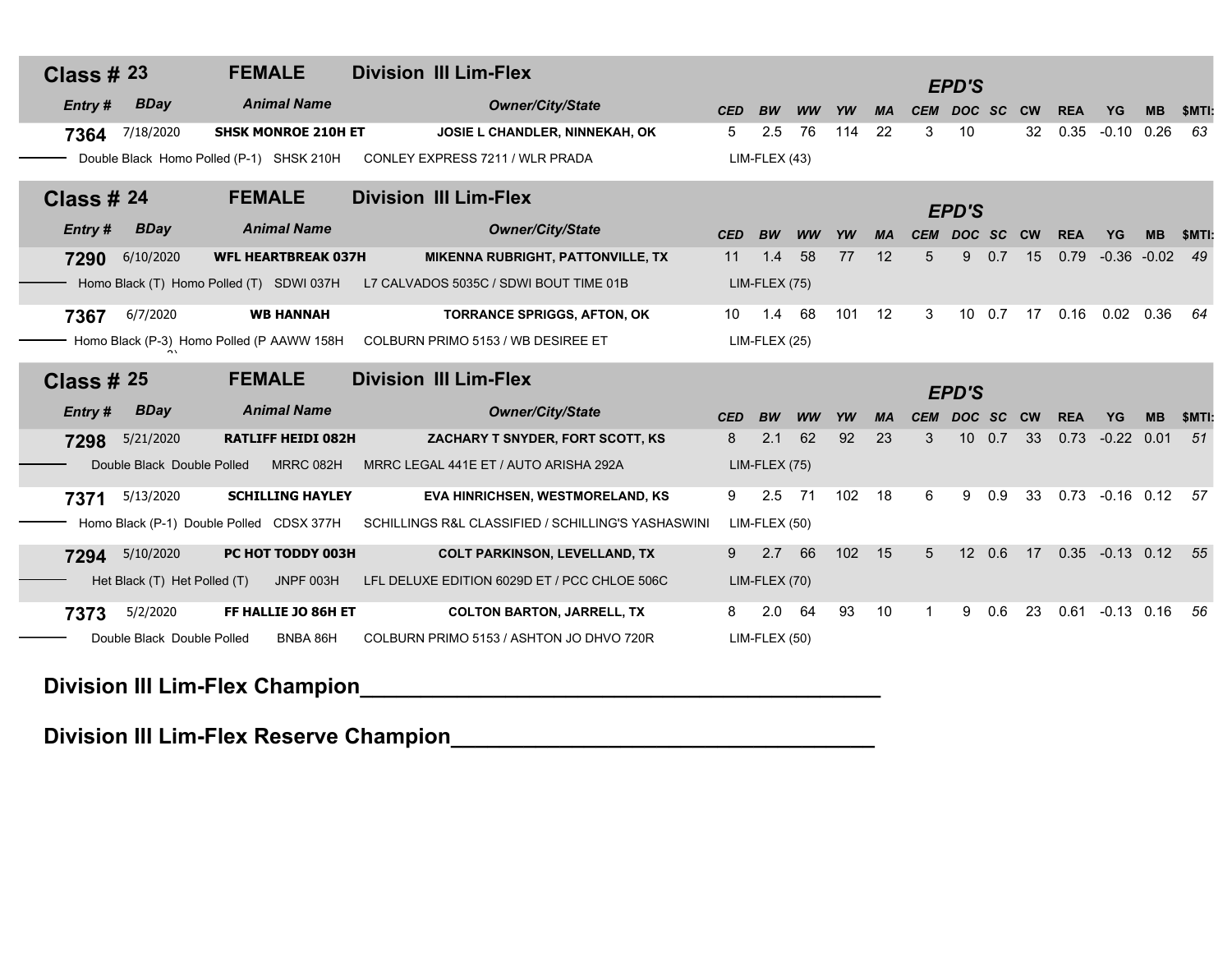| <b>Class # 26</b>                   | <b>FEMALE</b>                             | <b>Division IV Lim-Flex</b>                                                                                                 |                  |                  |                 |           |           |                 | <b>EPD'S</b>    |             |    |                    |                                   |                   |              |
|-------------------------------------|-------------------------------------------|-----------------------------------------------------------------------------------------------------------------------------|------------------|------------------|-----------------|-----------|-----------|-----------------|-----------------|-------------|----|--------------------|-----------------------------------|-------------------|--------------|
| <b>BDay</b><br><b>Entry#</b>        | <b>Animal Name</b>                        | <b>Owner/City/State</b>                                                                                                     | <b>CED</b>       | <b>BW</b>        | <b>WW</b>       | YW        | <b>MA</b> | <b>CEM</b>      | DOC SC CW       |             |    | <b>REA</b>         | YG                                | <b>MB</b>         | SMTI:        |
| 4/18/2020<br>7376                   | <b>FCSS HAVANNA</b>                       | <b>TORRANCE SPRIGGS, AFTON, OK</b>                                                                                          | 11               | 0.3              | 60              | 93        | 12        |                 | 13              | 0.8         | 24 |                    | $0.31 - 0.06$ 0.36                |                   | -62          |
| Double Black Double Polled          | <b>FCSS 101H</b>                          | RLBH AIR FORCE ONE / FCSS FRITZO                                                                                            |                  | LIM-FLEX (56)    |                 |           |           |                 |                 |             |    |                    |                                   |                   |              |
| 4/14/2020<br>7377                   | SHSK STEVIE 207H ET                       | <b>ADYSIN MCCARLEY, GIRARD, KS</b>                                                                                          | 9                | 1.8 66           |                 | 99        | 20        | 5               | 8               | 0.8         | 16 |                    | $0.32 -0.13$ 0.19                 |                   | - 58         |
|                                     | Double Black Homo Polled (P-1) SHSK 207H  | SILVEIRAS STYLE 9303 / WLR PRADA                                                                                            |                  | LIM-FLEX (43)    |                 |           |           |                 |                 |             |    |                    |                                   |                   |              |
| 4/14/2020<br>7378                   | <b>RATLIFF HOPE 058H ET</b>               | <b>CAITLYNN MCKINZIE AYERS, GARY, TX</b>                                                                                    |                  | 12  1.0  66      |                 | 96        | 16        | 7               |                 | $11 \t1.4$  | 26 |                    | 0.43 -0.10 -0.02 50               |                   |              |
|                                     | Homo Black (P-2) Double Polled CZRC 058H  | EF XCESSIVE FORCE / RIVERSTONE EVER AFTER ET                                                                                |                  | LIM-FLEX (75)    |                 |           |           |                 |                 |             |    |                    |                                   |                   |              |
| 4/12/2020<br>7379                   | <b>LFL HAVANA ET</b>                      | TUCKER PARKINSON, LEVELLAND, TX                                                                                             |                  | 10 2.8 78        |                 | 116       | 16        | 5               |                 | $11 \t 0.7$ | 46 |                    | $0.35$ $0.03$ $0.34$ 66           |                   |              |
|                                     | Homo Black (P-3) Het Polled (T) TKJP 007H | LFL DELUXE EDITION 6029D ET / MAGS DE LOREAN ET                                                                             |                  | LIM-FLEX (60)    |                 |           |           |                 |                 |             |    |                    |                                   |                   |              |
| 4/4/2020<br>7380                    | <b>LEGACY'S HALLE BERRY</b>               | <b>CLAIRE DORSEY, WITT, IL</b>                                                                                              |                  | 11  1.7  64      |                 | 98        | 21        | 6               | 12              |             | 24 |                    | 0.31 -0.05 0.24 58                |                   |              |
| Double Black Double Polled          | DRSY 48H                                  | SHSK MUFASA 606D ET / BETZOLD NANCY FAYE B753                                                                               |                  | $LIM-FLEX(40)$   |                 |           |           |                 |                 |             |    |                    |                                   |                   |              |
| <b>Class # 27</b>                   | <b>FEMALE</b>                             | <b>Division IV Lim-Flex</b>                                                                                                 |                  |                  |                 |           |           |                 |                 |             |    |                    |                                   |                   |              |
| <b>BDay</b><br>Entry #              | <b>Animal Name</b>                        | <b>Owner/City/State</b>                                                                                                     |                  |                  |                 |           |           |                 | <b>EPD'S</b>    |             |    |                    |                                   |                   |              |
| 3/28/2020<br>7381                   | <b>EVSC 717H ET</b>                       | <b>MALLARIE MAE YOKLEY, MOUNDVILLE, MO</b>                                                                                  | <b>CED</b><br>10 | <b>BW</b><br>2.1 | <b>WW</b><br>71 | YW<br>103 | МA<br>12  | <b>CEM</b><br>6 | DOC SC CW<br>10 | 1.1         | 35 | <b>REA</b><br>0.45 | YG<br>$-0.04$                     | <b>MB</b><br>0.20 | \$MTI:<br>59 |
| <b>Black Double Polled</b>          | EVSC 717H                                 | EF XCESSIVE FORCE / AUTO BETTE 266Y                                                                                         |                  | $LIM-FLEX(57)$   |                 |           |           |                 |                 |             |    |                    |                                   |                   |              |
| 7302 3/23/2020                      | <b>RATLIFF HARMONY 062H</b>               | <b>BRAYLEN SCHAEFFER, HAGERSTOWN, IN</b>                                                                                    | 9                | 2.9              | 67              | 99        | 24        | 4               | 11              |             | 27 |                    | $0.71 - 0.26 - 0.11$ 48           |                   |              |
| <b>Blk/Wht Double Polled</b>        | MRRC 062H                                 | AUTO REAL DEAL 150B / MRRC ENVY 770E                                                                                        |                  | LIM-FLEX (75)    |                 |           |           |                 |                 |             |    |                    |                                   |                   |              |
| 7382<br>3/20/2020                   | <b>CHR HALLIE BLISS 033H ET</b>           | <b>CORBIN ROBBINS, CHATTANOOGA, OK</b>                                                                                      | 8                | 2.4 81           |                 | 130 17    |           | 5               |                 | 13 0.7      | 49 |                    | $0.81 - 0.17 0.25$                |                   | - 65         |
|                                     | Homo Black (P-1) Homo Polled (P KQ 033H   | DHIL COLT 5793C / AUTO BLISS 265Y                                                                                           |                  | $LIM-FLEX(57)$   |                 |           |           |                 |                 |             |    |                    |                                   |                   |              |
| 3/19/2020                           | <b>J6 CAITLIN 275H ET</b>                 | <b>BEN SPENCER, GIBBON, NE</b>                                                                                              | $7^{\circ}$      | $3.9$ 62         |                 | 95        | 19        | 3               |                 | 10 0.9      | 20 |                    | $0.75 -0.32 0.03$                 |                   | - 53         |
| 7383<br>Het Black (T) Double Polled | BNSP 275H                                 | WLR FINAL CALL ET / SSTO CAITLYN 5818C ET                                                                                   |                  | $LIM-FLEX(56)$   |                 |           |           |                 |                 |             |    |                    |                                   |                   |              |
| 3/17/2020                           | <b>SHSK BENJIE 205H ET</b>                | <b>CARLY SUE KOLTERMAN, GARLAND, NE</b>                                                                                     | 9                | 1.8 66           |                 | 99        | 20        | 5               | 8               | 0.8         |    |                    | 16  0.32  -0.13  0.19  58         |                   |              |
| 7384                                |                                           | Double Black Homo Polled (P-1) SHSK 205H SILVEIRAS STYLE 9303 / WLR PRADA                                                   |                  | LIM-FLEX (43)    |                 |           |           |                 |                 |             |    |                    |                                   |                   |              |
|                                     | <b>PBRS HUMBLE 086H ET</b>                |                                                                                                                             | 11               | $0.7$ 54         |                 | 73        |           | $\overline{4}$  | 9               | 0.8         | 13 |                    | $0.42 -0.08 0.08$                 |                   | - 50         |
| 3/6/2020<br>7386                    |                                           | <b>CALIN ROY KINDER, PIEDMONT, OK</b><br>Double Black Homo Polled (P-1) PBRS 086H COLBURN PRIMO 5153 / SLKF SISTER ACT 1322 |                  | $LIM-FLEX(43)$   |                 |           | 13        |                 |                 |             |    |                    |                                   |                   |              |
|                                     |                                           |                                                                                                                             | 10               | $0.1$ 62         |                 | 91        | 20        | 6               |                 |             |    |                    |                                   |                   |              |
| 3/2/2020<br>7387                    | <b>CELL HEADLINER 0110H ET</b>            | <b>HESSTIN PRATT, GEARY, OK</b>                                                                                             |                  |                  |                 |           |           |                 |                 |             |    |                    | 14  1.1  17  0.15  0.11  0.18  54 |                   |              |
|                                     |                                           | Homo Black (P-1) Het Polled (T) CELL 0110H MUSGRAVE SKY HIGH 1535 / PBRS ZINK 62Z                                           |                  | $LIM-FLEX(25)$   |                 |           |           |                 |                 |             |    |                    |                                   |                   |              |